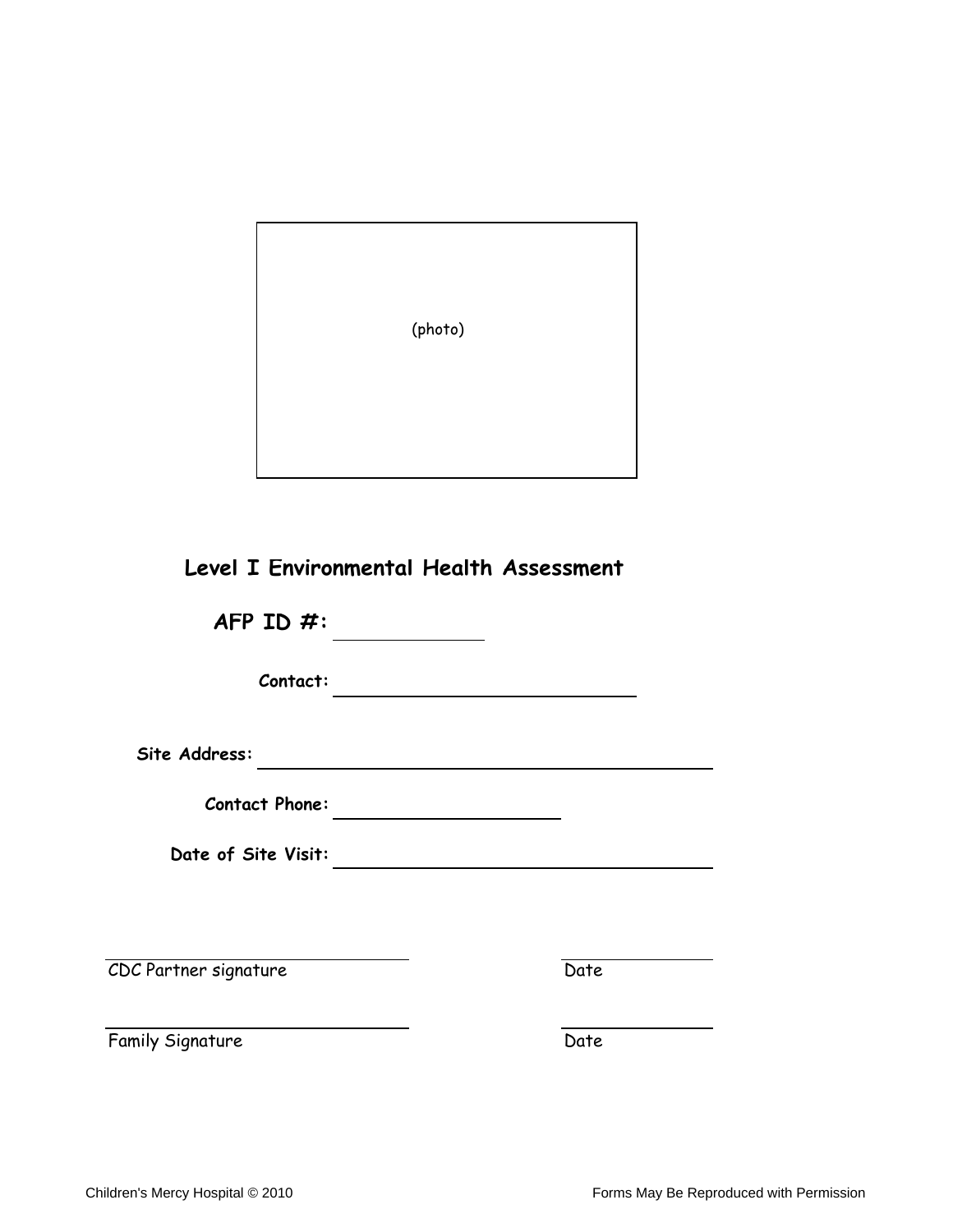| Safe & Healthy Home Assessment AFP ID #: _______ Date of Site Visit: ___________ |                  |                    |               |             |        |              |                                     |          |        |             |            |            |        |  |
|----------------------------------------------------------------------------------|------------------|--------------------|---------------|-------------|--------|--------------|-------------------------------------|----------|--------|-------------|------------|------------|--------|--|
| Name:                                                                            |                  |                    |               |             |        |              | Phone(s): $\qquad \qquad$           |          |        |             |            |            |        |  |
| Address:                                                                         |                  |                    |               |             |        |              |                                     |          |        |             |            |            |        |  |
|                                                                                  |                  |                    |               |             |        |              |                                     |          |        |             |            |            |        |  |
|                                                                                  |                  |                    |               |             |        |              |                                     |          |        |             |            |            |        |  |
|                                                                                  |                  |                    |               |             |        |              |                                     |          |        |             |            |            |        |  |
|                                                                                  |                  |                    |               |             |        |              |                                     |          |        |             |            |            |        |  |
|                                                                                  |                  |                    |               |             |        |              |                                     |          |        |             |            |            |        |  |
|                                                                                  |                  |                    |               |             |        |              |                                     |          |        |             |            |            |        |  |
|                                                                                  |                  |                    |               |             |        |              |                                     |          |        |             |            |            |        |  |
| Front of House                                                                   |                  |                    |               |             |        |              |                                     |          |        |             |            |            |        |  |
| Compass                                                                          |                  |                    |               |             |        |              |                                     |          |        |             |            |            |        |  |
| Direction                                                                        |                  |                    |               |             |        |              |                                     |          |        |             |            |            |        |  |
|                                                                                  |                  |                    |               |             |        |              |                                     |          |        |             |            |            |        |  |
|                                                                                  |                  |                    |               |             |        |              |                                     |          |        |             |            |            |        |  |
|                                                                                  |                  |                    |               |             |        |              |                                     |          |        |             |            |            |        |  |
|                                                                                  |                  |                    |               |             |        |              |                                     |          |        |             |            |            |        |  |
|                                                                                  |                  |                    |               |             |        |              |                                     |          |        |             |            |            |        |  |
|                                                                                  |                  |                    |               |             |        |              |                                     |          |        |             |            |            |        |  |
|                                                                                  |                  |                    |               |             |        |              |                                     |          |        |             |            |            |        |  |
| General Description of the Site                                                  |                  |                    |               |             |        |              |                                     |          |        |             |            |            |        |  |
| Primary Ground Cover:   Grass                                                    |                  |                    | Dirt          |             | Gravel |              |                                     | Concrete |        | Other       |            |            |        |  |
| Secondary Ground Cover:                                                          |                  | Grass              | Dirt          |             | Gravel |              |                                     | Concrete |        | Other       |            |            |        |  |
| Drainage:                                                                        | Away from Found. |                    | Toward Found. |             |        | F to R       |                                     |          | R to F |             | $L$ to $R$ |            | R to L |  |
| <b>Nearby Pollution Sources</b>                                                  |                  |                    |               |             |        |              |                                     |          |        |             |            |            |        |  |
| within 500 ft.                                                                   |                  | <b>Busy Street</b> |               | Highways    |        |              | Interstate H. Way                   |          |        |             | Railroad   |            | Other  |  |
| within 0.25 mi.                                                                  | Factory          |                    | Industrial    |             |        |              | Power plant                         |          | Retail |             | Retail     |            | Other  |  |
| <b>General Description of the Building</b>                                       |                  |                    |               |             |        |              |                                     |          |        |             |            |            |        |  |
| <b>Building Location:</b>                                                        |                  | Urban              |               | Suburban    |        |              | Rural                               |          |        | Other       |            |            |        |  |
| <b>Building Type:</b>                                                            |                  | House              |               | Duplex      |        |              | <b>Triplex</b>                      |          |        | Townhome    |            | Other:     |        |  |
| Approximate Age:                                                                 |                  | Unknown            |               | Before 1940 |        |              | 1940-1959                           |          |        | 1960-1977   |            | After 1978 |        |  |
|                                                                                  |                  |                    |               | $ft^2$      |        | # of Floors: |                                     |          |        | # of Rooms: |            |            |        |  |
| <b>Building Area:</b>                                                            |                  |                    |               |             |        |              |                                     |          |        |             |            |            |        |  |
| <b>Total Number of Windows:</b>                                                  |                  |                    |               |             |        |              | <b>Total Number of Entry Doors:</b> |          |        |             |            |            |        |  |

Home Assessor Name(s):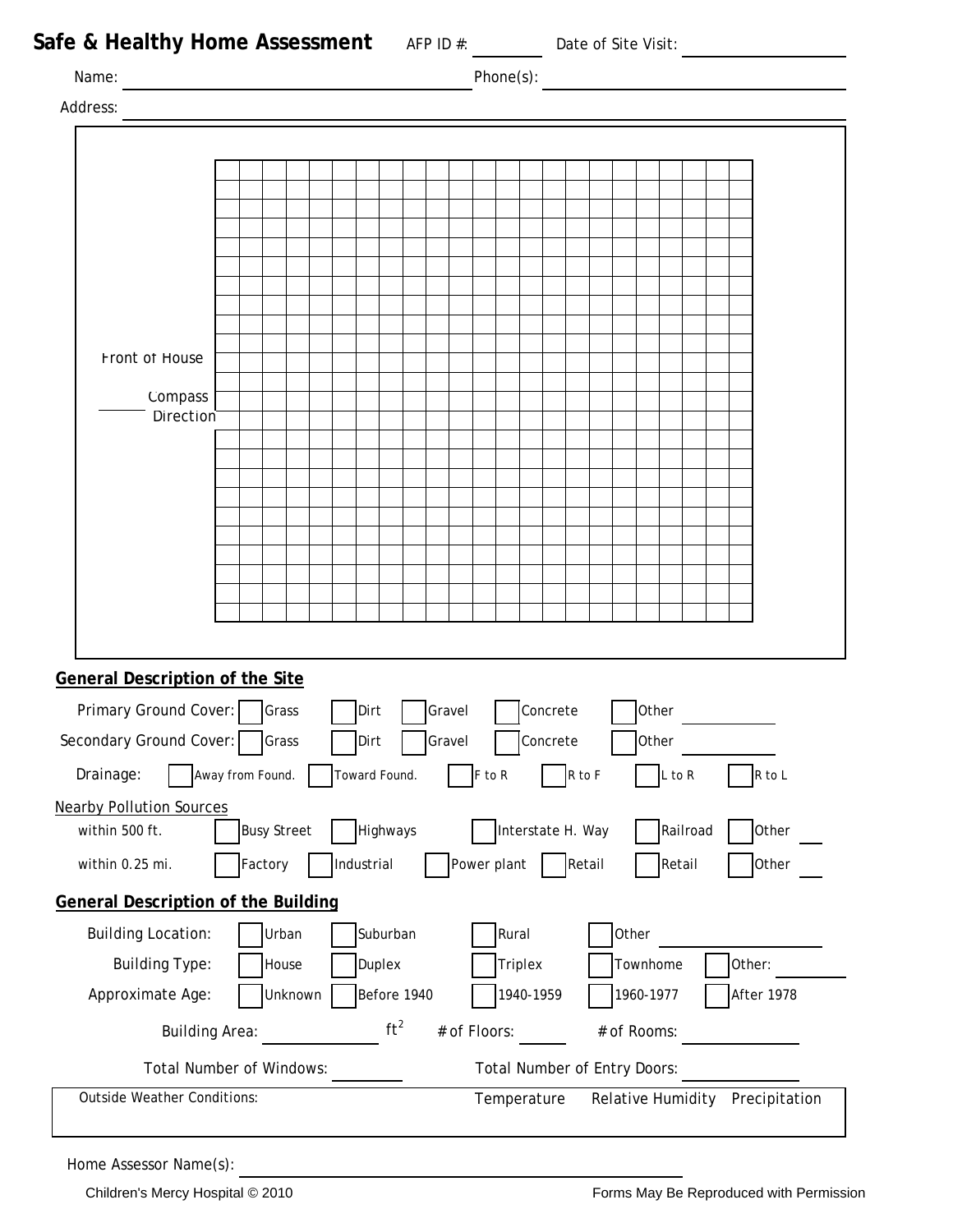## 2.0 Building Assessment: EHA ID #: Date of Site Visit:

| Roof<br>Observations                                                                                           |     |           | Not         |     |     |           |                            |     | Is this a Health/Safety Hazard?                                                                                        |       |               |               |
|----------------------------------------------------------------------------------------------------------------|-----|-----------|-------------|-----|-----|-----------|----------------------------|-----|------------------------------------------------------------------------------------------------------------------------|-------|---------------|---------------|
| Surface intact                                                                                                 | Yes | No        | Appli<br>c. |     |     |           | What issues were observed? |     | <u> 1980 - Jan James Sammer, amerikansk politiker (d. 1980)</u>                                                        |       | Acute Chronic | Take Action?  |
| Any occupant reported/visible leaks<br>Any evidence of water damage<br>Drip edge condition OK                  |     |           |             |     |     |           |                            |     |                                                                                                                        |       |               |               |
| Flashing condition OK                                                                                          |     |           |             |     |     |           |                            |     |                                                                                                                        |       |               |               |
| Chimney flashing condition OK                                                                                  |     |           |             |     |     |           |                            |     | # Identified:                                                                                                          |       |               |               |
| <b>Exterior Siding</b><br>Surface condition OK<br>Visible flaking paint                                        | Yes | No        | NA          |     |     |           | What issues were observed? |     |                                                                                                                        | Acute | Chronic       | Take Action?  |
| Any leaks/Moisture retention<br>Weatherized w/ no visible gaps                                                 |     |           |             |     |     |           |                            |     | the contract of the contract of the contract of the contract of the contract of                                        |       |               |               |
| Guttering<br>Properly attached and sealed<br>Visible flaking paint                                             | Yes | No.       | NA.         |     |     |           | What issues were observed? |     | # Identified:                                                                                                          | Acute | Chronic       | Take Action?  |
| Any leaks/Moisture retention<br>Downspouts condition OK                                                        |     |           |             |     |     |           |                            |     |                                                                                                                        |       |               |               |
| Foundation<br>Any visible cracks?                                                                              | Yes | No.       | NA.         |     |     |           | What issues were observed? |     | # Identified:                                                                                                          |       | Acute Chronic | Take Action?  |
| Any occupant reported/visible leaks<br>Weatherized w/ no visible gaps<br>Any flaking paint on wall surface     |     |           |             |     |     |           |                            |     | <u> 1980 - Andrea Barbara, amerikana amerikana amerikana amerikana amerikana amerikana amerikana amerikana amerika</u> |       |               |               |
| Is crawlspace open to living space?                                                                            |     |           |             |     |     |           |                            |     | # Identified:                                                                                                          |       |               |               |
| Doors/Windows/Steps<br>Surface condition OK<br>Visible flaking paint                                           | Yes | No.       | NA.         |     |     |           | What issues were observed? |     |                                                                                                                        | Acute | Chronic       | Take Action?  |
| Any leaks/Moisture retention<br>Weatherized / No visible gaps<br>Outside stairs condition OK                   |     |           |             |     |     |           |                            |     |                                                                                                                        |       |               |               |
|                                                                                                                |     |           |             |     |     |           |                            |     | # Identified:                                                                                                          |       |               |               |
| Home Plumbing                                                                                                  |     | Supply    |             |     |     | Waste     |                            |     |                                                                                                                        |       |               |               |
| Main<br>Any reported/visible leaks                                                                             | Yes | <b>No</b> | <b>NA</b>   | TA? | Yes | <b>No</b> | <b>NA</b>                  | TA? | Issues observed?                                                                                                       |       |               | Acute Chronic |
| Line/Pipe condition OK<br>Operating properly<br>Kitchen Sink                                                   |     |           |             |     |     |           |                            |     |                                                                                                                        |       |               |               |
| Any reported/visible leaks<br>Line/Pipe condition OK                                                           |     |           |             |     |     |           |                            |     |                                                                                                                        |       |               |               |
| Operating properly<br>Tub/Shower                                                                               |     |           |             |     |     |           |                            |     |                                                                                                                        |       |               |               |
| Any reported/visible leaks<br>Line/Pipe condition OK<br>Operating properly                                     |     |           |             |     |     |           |                            |     |                                                                                                                        |       |               |               |
|                                                                                                                |     |           |             |     |     |           |                            |     |                                                                                                                        |       |               |               |
| E<br>Oliet<br>Any reported/visible<br>Line/Pipe condition<br>Coperating properly<br>Any reported/visible leaks |     |           |             |     |     |           |                            |     |                                                                                                                        |       |               |               |
| Line/Pipe condition OK                                                                                         |     |           |             |     |     |           |                            |     |                                                                                                                        |       |               |               |
|                                                                                                                |     |           |             |     |     |           |                            |     |                                                                                                                        |       |               |               |
|                                                                                                                |     |           |             |     |     |           |                            |     |                                                                                                                        |       |               |               |
| <b>Sink</b><br>Any reported/visible leaks                                                                      |     |           |             |     |     |           |                            |     |                                                                                                                        |       |               |               |
| Line/Pipe condition OK<br>Operating properly                                                                   |     |           |             |     |     |           |                            |     |                                                                                                                        |       |               |               |

**Total Hazards Identified:**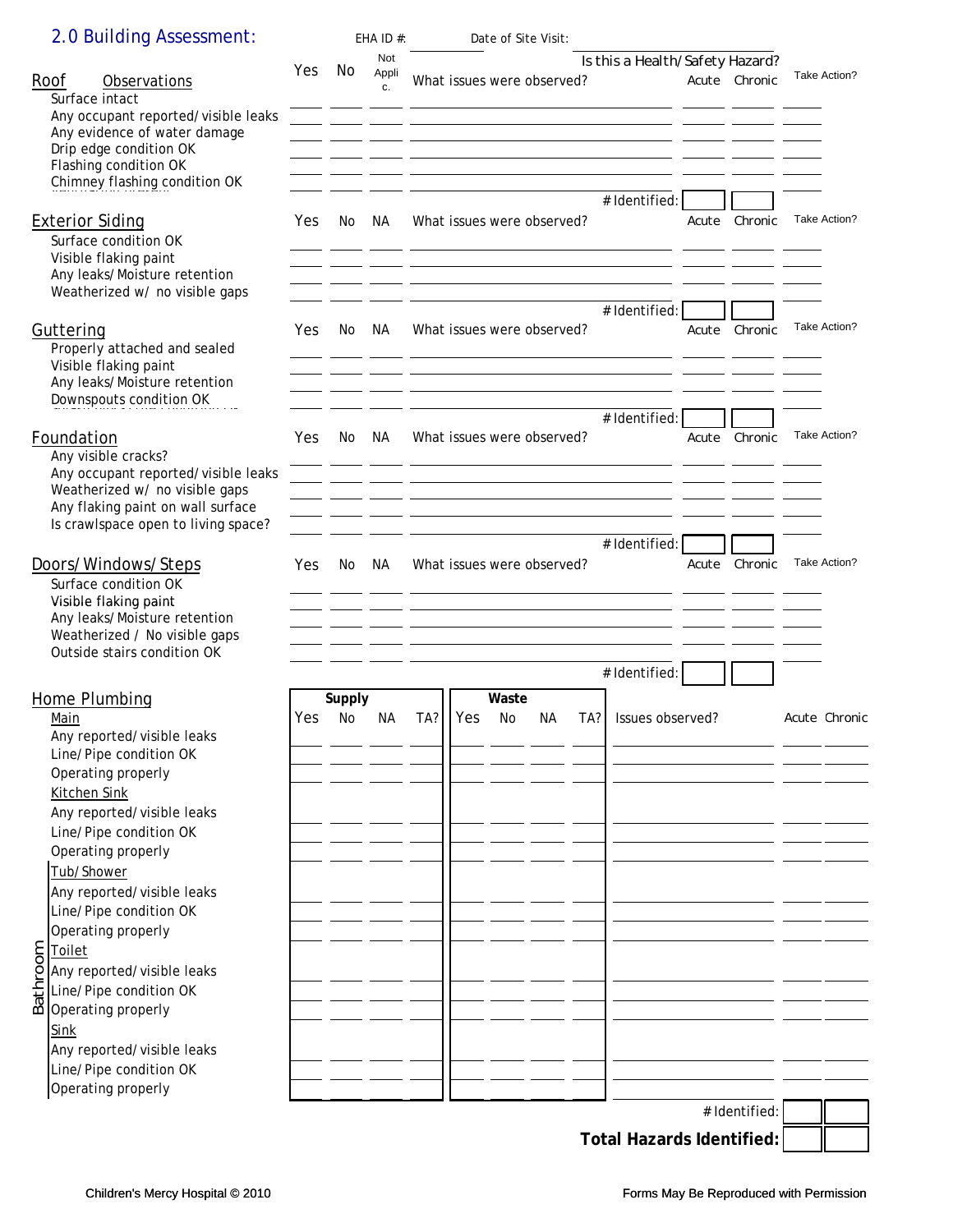Keep it Maintained - Roof (Help Yourself to a Healthy Home Book - pg 19)

If moisture stain are present inside the home on ceilings, this may indicate a roof leak. It is recommended to have a roofing professional assess the roof for leaks and make the necessary repairs, as needed.



Keep it Maintained - Siding (How to control pests safely - pg 6-7)

- Repair any damaged siding to prevent moisture, pests, and cold air from coming into the home by sealing up any gaps or cracks. - If performing renovations and the siding has suspect asbestos containing material, it is recommended to leave it alone and have a licensed asbestos expert assess it before proceeded.



Keep it Maintained - Gutters (Help Yourself to a Healthy Home Book - pg 19)

- Any loose or missing gutters should be replaced and repaired to allow water to flow through them and away from the foundation. - Install plastic drain tile and/or splash blocks under gutters to help divert water away from the foundation.

Keep it Maintained - Foundation

Any cracks or gaps on the outside or inside of the home should be filled with a mortar or another appropriate material to seal off any moisture, air, or pests from coming inside the home.



Keep it Maintained - Windows and/or doors (Help Yourself to a Healthy Home Book - pg 29-32)

Flaking paint on older homes, pre-1978, could have lead based paint. It is recommended to have the surfaces tested by a licensed lead risk assessor. If lead is detected and determined that it needs to be removed, lead-safe work practices should be used.

Keep it Maintained - Home Plumbing

Repairing any leaks within 24 to 48 hours can help prevent mold and bacterial growth. Higher water bills may indicate a leak is present. Having this assessed by a licensed plumber is recommended.

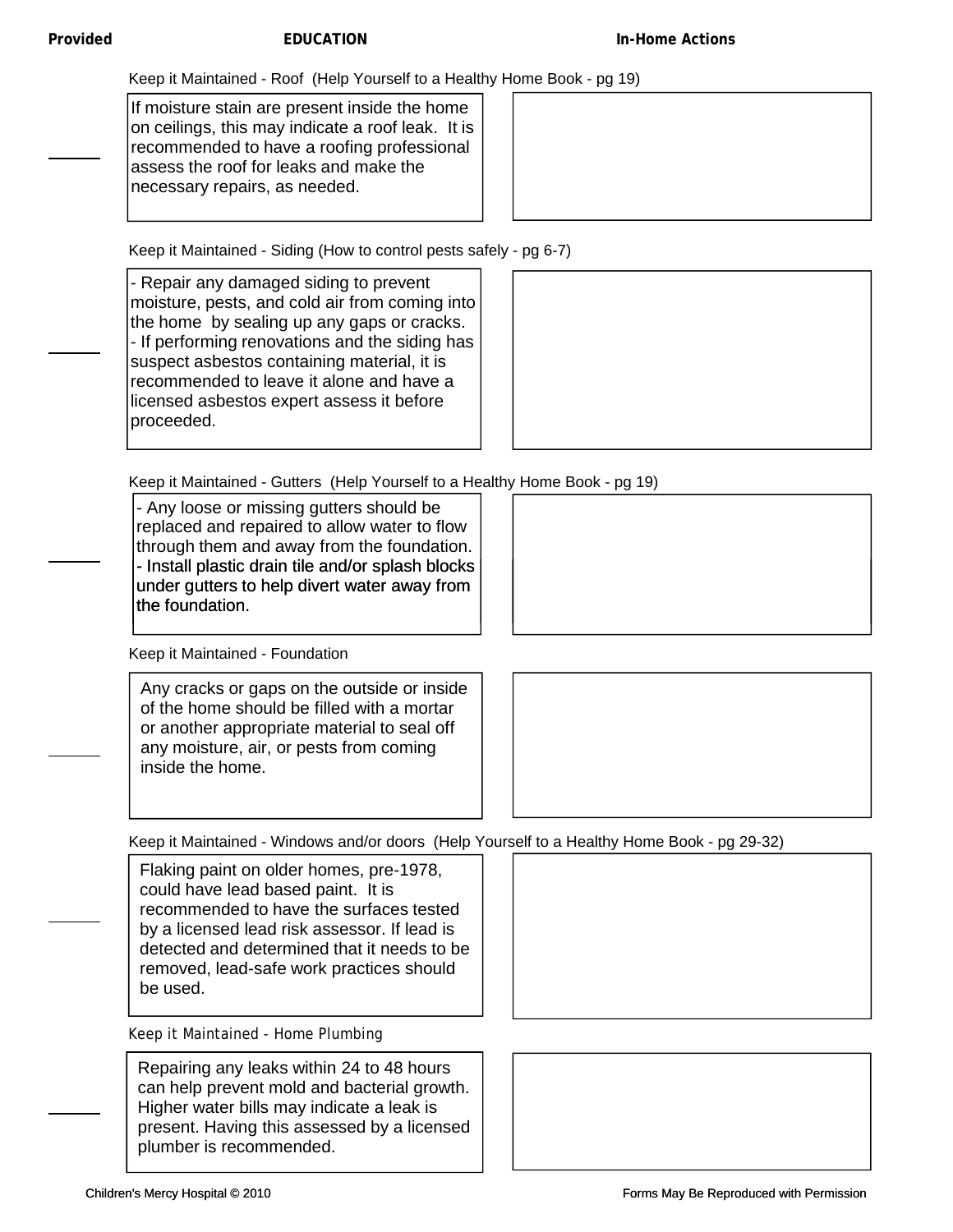| 5.0 EHA Attached Structure Assessment                                                                |     |     |                  | EHA ID $#$ :                                                                                                                                                                                                                                   | Date of Site Visit:             |               |                 |
|------------------------------------------------------------------------------------------------------|-----|-----|------------------|------------------------------------------------------------------------------------------------------------------------------------------------------------------------------------------------------------------------------------------------|---------------------------------|---------------|-----------------|
| <b>Attached Garage</b><br>Keep it Ventilated<br>Is crawlspace open to room                           | Yes | No  | Not<br>Applic.   | What issues were observed?                                                                                                                                                                                                                     | Is this a Health/Safety Hazard? | Chronic Acute | Take<br>Action? |
| Garage Door Condition OK<br>Any openings to living space<br>Any return vent(s) present               |     |     |                  | <u> 1989 - Andrea San Andrea Andrea Andrea Andrea Andrea Andrea Andrea Andrea Andrea Andrea Andrea Andrea Andrea</u>                                                                                                                           |                                 |               |                 |
| Room under (-) pressure*                                                                             |     |     |                  |                                                                                                                                                                                                                                                |                                 |               |                 |
| Keep it Clean<br>Any reported/visible evid. of rodents<br>Any reported/visible evid. of insects      | Yes | No. | NA               | *Note airflow readings<br>What issues were observed?<br><u> 1999 - Jan James James, martin amerikan basar (j. 1918)</u>                                                                                                                        | # Identified:                   | Chronic Acute | TA?             |
| Obsrvd open/unused cardboard boxes<br>Any observed trash/debris/clutter                              |     |     |                  | <u> 1989 - Andrea Andrew Maria (h. 1989).</u><br>1905 - Andrew Maria (h. 1906).                                                                                                                                                                |                                 |               |                 |
| Keep it Dry<br>Observed damp smell<br>Any visible moisture stains                                    | Yes | No  | NА               | What issues were observed?<br><u> 1963 - Johann John Stone, mars and deutscher Stone (beginnten der Stone (beginnten der Stone Stone (beginnte</u>                                                                                             | # Identified:                   | Chronic Acute | TA?             |
| Any mold smell<br>Any observed suspect visible mold                                                  |     |     |                  |                                                                                                                                                                                                                                                |                                 |               |                 |
| Visible mold ranking:<br>$0 \le 10$ sq.ft. >10                                                       |     |     | sq. ft           | *Note any moisture meter readings                                                                                                                                                                                                              |                                 |               |                 |
| Area affected:                                                                                       |     |     |                  |                                                                                                                                                                                                                                                | # Identified:                   |               |                 |
| Keep it Contaminant-Free<br>Is smoking allowed in room                                               | Yes | No  | NА               | What issues were observed?<br><u> 1988 - Jan James James, maria eta bainar eta bat zen bat zen bat zen bat zen bat zen bat zen bat zen bat zen</u>                                                                                             |                                 | Chronic Acute | TA?             |
| Any reported/observed idling vehicles<br>Observed chemical odors                                     |     |     |                  | <u> 2000 - 2000 - 2000 - 2000 - 2000 - 2000 - 2000 - 2000 - 2000 - 2000 - 2000 - 2000 - 2000 - 2000 - 2000 - 200</u>                                                                                                                           |                                 |               |                 |
| Any reported/visible chemicals<br>Chemicals stored in orig. container                                |     |     |                  | <u> 1990 - Jan James James, politik eta industrial eta industrial eta industrial eta industrial eta industrial e</u><br><u> 1986 - An Dùbhlachd ann an Dùbhlachd ann an Dùbhlachd ann an Dùbhlachd ann an Dùbhlachd ann an Dùbhlachd ann a</u> |                                 |               |                 |
| Observed flaking paint on any surface                                                                |     |     |                  |                                                                                                                                                                                                                                                |                                 |               |                 |
| Keep it Safe<br>Chemicals stored in childproof cab.<br>Any overloaded/small gauge ext. cords         | Yes | No  | NA.              | What issues were observed?                                                                                                                                                                                                                     | # Identified:                   | Chronic Acute | TA?             |
| Fire Extinguisher present/working<br>Adequate stair lighting                                         |     |     |                  | <u> 1950 - Johann John Stein, mars et al. 1950 - John Stein, mars et al. 1950 - John Stein, mars et al. 1950 - J</u>                                                                                                                           |                                 |               |                 |
|                                                                                                      |     |     |                  |                                                                                                                                                                                                                                                | # Identified:                   |               |                 |
| Porches/Decks<br>Keep it Clean & Pest-Free<br>Any reported/visible evid. of rodents                  | Yes | No  | NА               | What issues were observed?                                                                                                                                                                                                                     |                                 | Chronic Acute | TA?             |
| Any reported/visible evid. of insects<br>An obsrvd open/unused cardboard boxes                       |     |     |                  | <u> 1980 - Antonio Jacques de Arabia (n. 1980).</u><br>1900 - Antonio Galicio II de Arabia (n. 1900).<br><u> 1989 - Johann Stein, mars an de Britannich (b. 1989)</u>                                                                          |                                 |               |                 |
| Any observed trash/debris/clutter<br>Keep it Dry                                                     | Yes | No. | NA.              | What issues were observed?                                                                                                                                                                                                                     | # Identified:                   | Chronic Acute | TA?             |
| Any visible moisture stains<br>Any Visible Leaks*<br>Observed mold smell                             |     |     | and the contract | <u> 1988 - Jan James James Barbara, politik eta politikaria (h. 1988).</u><br>1900 - Johann Barbara, italiar eta politikaria (h. 1900).                                                                                                        |                                 |               |                 |
| Any observed suspect visible mold                                                                    |     |     |                  | <u> 1988 - Andrea Andrea Andrea Andrea Andrea Andrea Andrea Andrea Andrea Andrea Andrea Andrea Andrea Andrea And</u>                                                                                                                           |                                 |               |                 |
| Keep it Contaminant-Free<br>Any observed chemical odors<br>Any reported/visible chemicals            | Yes | No  | NA.              | *Note any moisture meter readings<br>What issues were observed?                                                                                                                                                                                | # Identified:                   | Chronic Acute | TA?             |
| Chemicals stored in orig. container<br>Any flaking paint on any surface<br>Flaking Paint Ranking:    |     |     |                  | <u> 1980 - Andrea Stadt Britain, amerikan beste beste beste beste beste beste beste beste beste beste beste best</u>                                                                                                                           |                                 |               |                 |
| $<$ 1 sq.ft.<br>0<br>>1<br>Area affected:                                                            |     |     | sq. ft           |                                                                                                                                                                                                                                                |                                 |               |                 |
|                                                                                                      |     |     |                  |                                                                                                                                                                                                                                                | # Identified:                   |               |                 |
| Keep it Safe<br>Any Observed Loose Flooring<br><b>Handrails on Stairs</b><br>Adequate Stair lighting | Yes | No. | NА               | What issues were observed?                                                                                                                                                                                                                     |                                 | Chronic Acute | TA?             |
|                                                                                                      |     |     |                  |                                                                                                                                                                                                                                                | # Identified:                   |               |                 |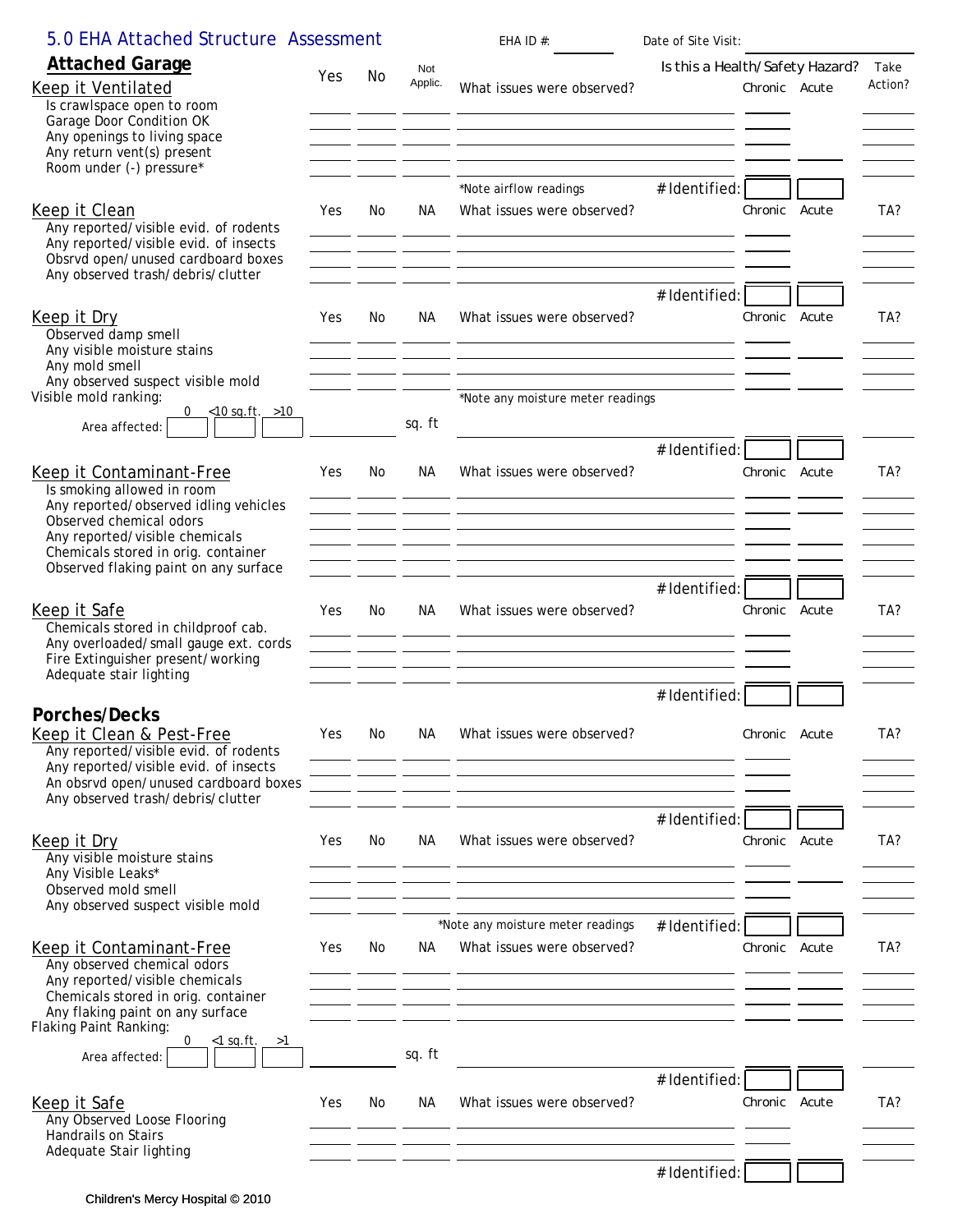#### **Provided EDUCATION**

Keep it Ventilated -Garage

No opening should be present between the garage and the living space of the home. If so, close up any gaps with walls, doors, or trim to prevent unwanted air infiltration.

Keep it Clean - Garage and Porch/Decks (Help Yourself to a Healthy Home Book - pg 42-45)

- Pests can come inside through small openings around garage doors or gaps. If pest droppings are noticed, place sticky traps or snap traps where necessary and close up those gaps.

- Remove any unwanted boxes or trash from garages or outside areas to keep from attracting pests.

Keep it Dry - Garage and Porch/Decks

- If leaks are present in a garage, determine the source and fixing the problem can help prevent future mold issues and the deterioration of building materials. - Non-treated boards on porches or decks can deteriorate over time when exposed to the deteriorate over time when exposed to the weather. Inspecting them routinely and making necessary repairs can help re-support them and keep those areas safe.

Keep it Maintained - Garage and Porch/Decks

| - Seals around and at the bottom of garage |
|--------------------------------------------|
| doors can weather overtime. Repairing      |
| these areas when necessary can help keep   |
| out cold/warm air, pests, and moisture.    |
| - Loose boards or handrails on porches or  |
| decks should be repaired for safety        |
| precautions.                               |





Keep it Contaminant-Free - Garage and Porch/Decks (Help Yourself to a Healthy Home Book - pg 38-41)

Gasoline and pesticides are commonly stored in garages where odors can linger and possibly come inside the home. It is recommended to reduce the amount of chemicals stored in and around the home and never store them within reach of young children.

Keep it Safe - Garage and Porch/Decks (Help Yourself to a Healthy Home Book - pg 48-54)

- Having handrails on stairs that have three or more steps are help prevent accidental slips and falls.

- Remove any unnecessary clutter from stairs and entrances to allow safe travel in and out of the home.

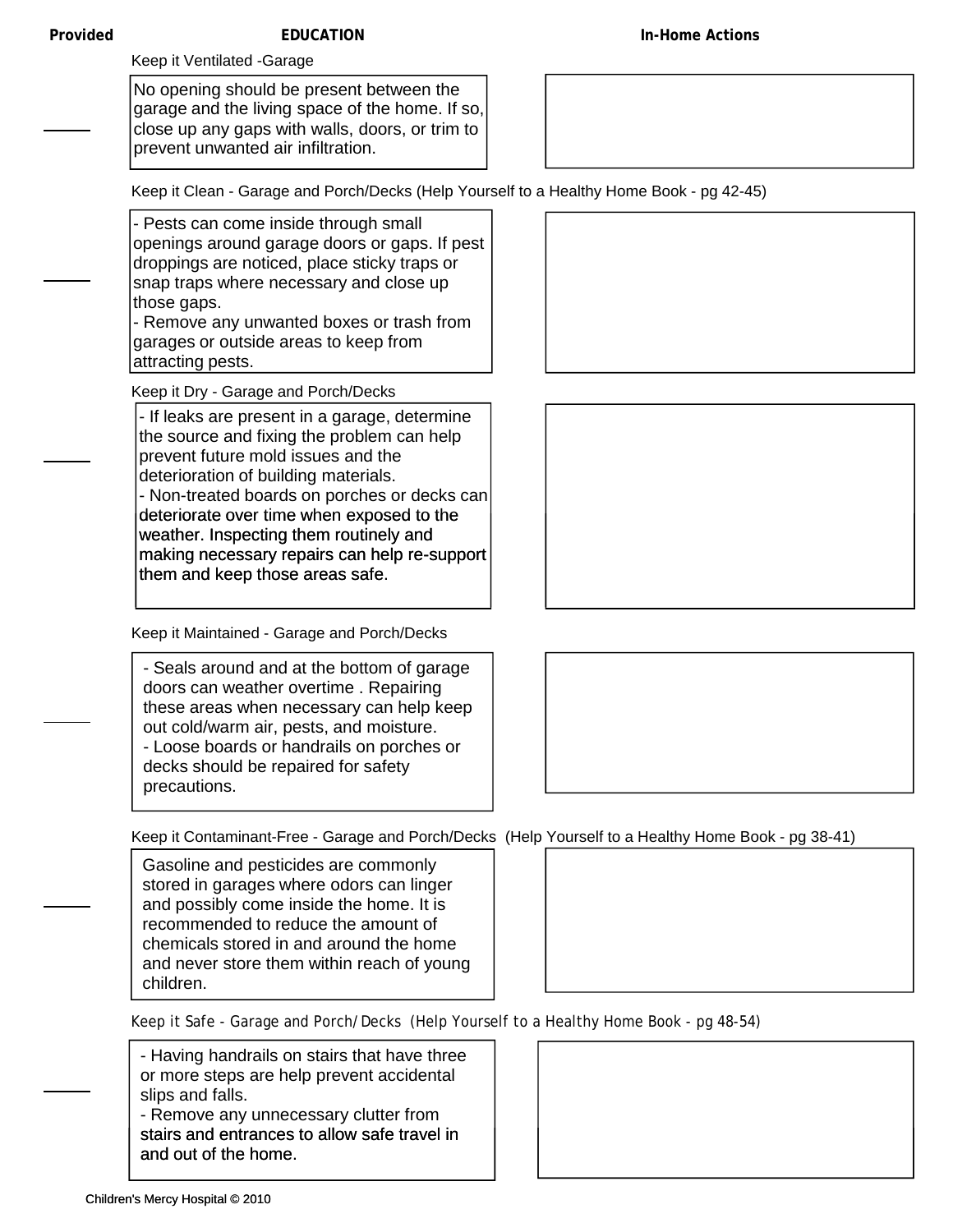| 2.0 Mechanical Assessment:                                                                                                                                                                                                                                                                                                                                                                                                | EHA ID $#$ : |     |     |                 | Date of Site Visit:                                                                | Is this a Health/Safety Hazard? |              |         |
|---------------------------------------------------------------------------------------------------------------------------------------------------------------------------------------------------------------------------------------------------------------------------------------------------------------------------------------------------------------------------------------------------------------------------|--------------|-----|-----|-----------------|------------------------------------------------------------------------------------|---------------------------------|--------------|---------|
| Furnace System Type:<br>Main box intact<br>Exhaust properly attached & sealed<br>Exhaust system works (neg. flow)<br>Dust covered components<br>Returns properly attached and sealed<br>Supplies properly attached and sealed<br>Any suspect material present?<br>Filter properly seated and sealed<br>Correct filter size<br>Pleated filter in use(min. MERV=8)<br>Filter condition OK<br>Filter changed quarterly (min) | Yes          | No  | NA. | Take<br>Action? | What issues were observed?                                                         |                                 | <i>Acute</i> | Chronic |
| <b>Furnace Filter Size</b><br>X                                                                                                                                                                                                                                                                                                                                                                                           |              |     |     |                 |                                                                                    | # Identified:                   |              |         |
| Humidifier<br>Properly attached & sealed<br>Any reported/visible leaks<br>Any suspect mold visible<br>Water supply line connected properly                                                                                                                                                                                                                                                                                | Yes          | No  | NA  | TA?             | What issues were observed?                                                         |                                 | Acute        | Chronic |
|                                                                                                                                                                                                                                                                                                                                                                                                                           |              |     |     |                 |                                                                                    | # Identified:                   |              |         |
| Central Air<br>Any reported/visible leaks<br>Condition of coolant line OK<br>Condition of condensate hose OK                                                                                                                                                                                                                                                                                                              | Yes          | No  | NА  | TA?             | What issues were observed?                                                         |                                 | Acute        | Chronic |
| Condensate hose extends into drain                                                                                                                                                                                                                                                                                                                                                                                        |              |     |     |                 |                                                                                    | # Identified:                   |              |         |
| Water Heater<br>Type:<br>Any reported/visible leaks<br>Condition of pressure relief valve<br>Water temp set < $120^{\circ}F$<br>_Steel or ___brass gas line<br>Exhaust attached properly<br>Exhaust system works (neg. flow)                                                                                                                                                                                              | Yes          | No  | NA. | TA?             | What issues were observed?                                                         |                                 | Acute        | Chronic |
|                                                                                                                                                                                                                                                                                                                                                                                                                           |              |     |     |                 |                                                                                    | # Identified:                   |              |         |
| 2.0 Appliance Assessment:                                                                                                                                                                                                                                                                                                                                                                                                 |              |     |     |                 |                                                                                    |                                 |              |         |
| Stove<br>Type:<br>Burners/oven operating properly<br>Gas stoves - No CO detected<br>_Steel or ___brass gas line                                                                                                                                                                                                                                                                                                           | Yes          | No. | NА  | Take<br>Action? | What issues were observed?                                                         |                                 | Acute        | Chronic |
| Working exhaust system                                                                                                                                                                                                                                                                                                                                                                                                    |              |     |     |                 |                                                                                    |                                 |              |         |
| Exhausted to outside<br>Cord condition OK                                                                                                                                                                                                                                                                                                                                                                                 |              |     |     |                 |                                                                                    |                                 |              |         |
| Washer<br>Water draining properly                                                                                                                                                                                                                                                                                                                                                                                         | Yes          | No. | NA. | TA?             | What issues were observed?                                                         | # Identified:                   | Acute        | Chronic |
| No reported/visible water leaks<br><b>GCFI Installed/working</b>                                                                                                                                                                                                                                                                                                                                                          |              |     |     |                 | <u> 1980 - Andrea San Andrea San Andrea San Andrea San Andrea San Andrea San A</u> |                                 |              |         |
| Cord condition OK<br>Dryer<br>Type:<br>Steel or brass gas line<br>Dryer ducting condition                                                                                                                                                                                                                                                                                                                                 | Yes          | No  | NA. | TA?             | What issues were observed?                                                         | # Identified:                   | Acute        | Chronic |
| Dryer duct exhausts to outside<br>Cord condition OK                                                                                                                                                                                                                                                                                                                                                                       |              |     |     |                 |                                                                                    |                                 |              |         |
|                                                                                                                                                                                                                                                                                                                                                                                                                           |              |     |     |                 |                                                                                    | # Identified:                   |              |         |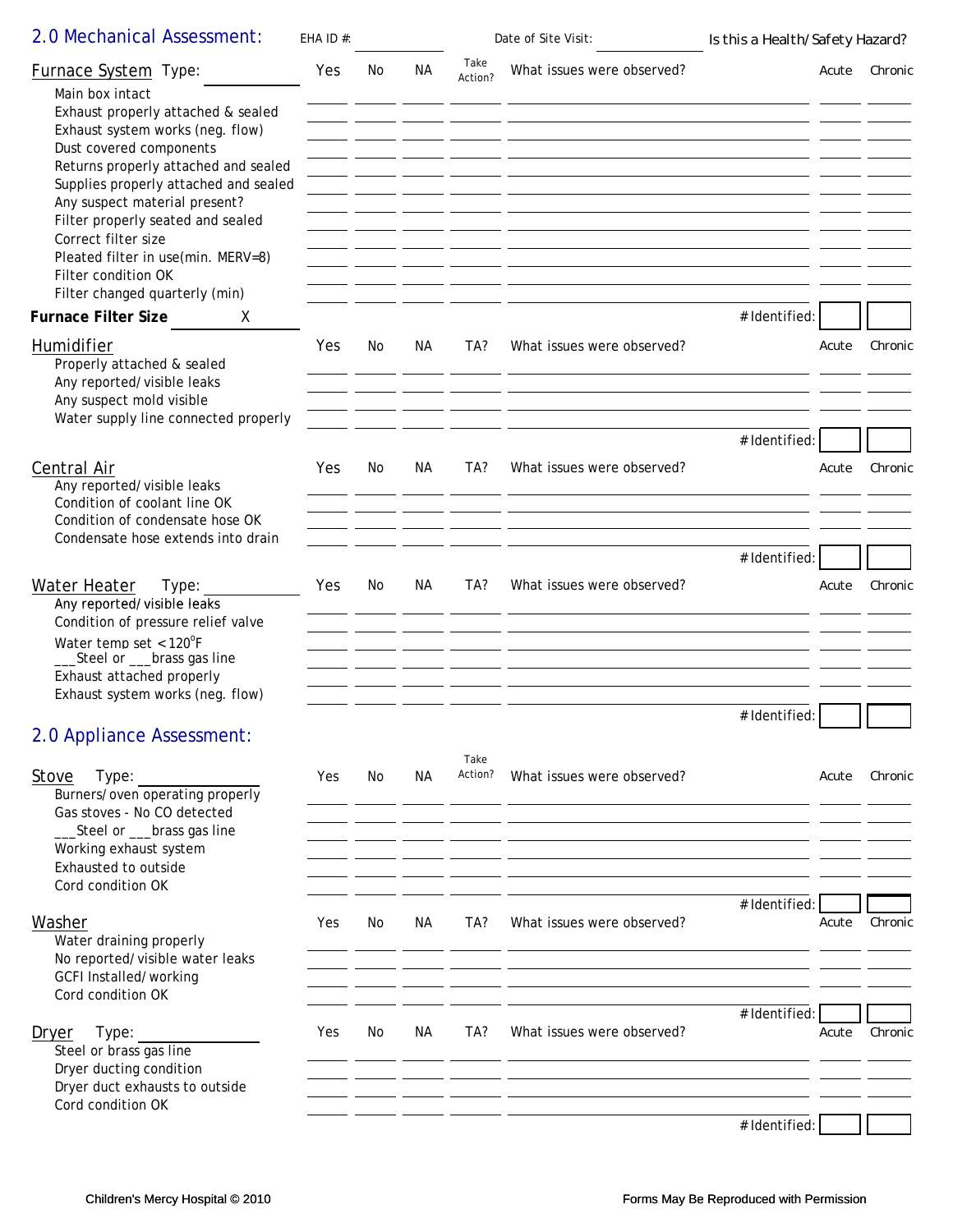Keep it Maintained - HVAC (Help Yourself to a Healthy Home Book - pg 24-27)

- It is recommended to have a certified Heating Ventilation Air Conditioning (HVAC) expert service the system yearly by cleaning , providing the appropriate maintenance for that system, & check for carbon monoxide leaks.

- If a room is cooler or warmer than other rooms, the HVAC system may need to be balanced by a professional HVAC expert to help provide adequate amount of air for the room.

Keep it Maintained - HVAC (What are Asthma Triggers?)

It is recommended to use a pleated filter in the furnace that has a Minimum Efficiency Rating Value (MERV) rating of at least 8 in order to capture those smaller particles that are typically breathed in easily and one that is the correct size. Change fiberglass filters every month and pleated ones every 3 months or per manufactures instructions.

Keep it Dry - Central Air

The condensate hose for the air conditioning should be placed inside the drain and not away from it to help prevent pooling of water that could potentially lead to slip and trip hazards.

Keep it Safe - Water Heater (Surgeon General's Call to Action)

- Water heaters can unintentionally be set at higher temperatures. Scalding can occur at 130 degrees F. Adjusting the dial down on your water heater can help prevent a child from being badly burned.

Keep it Maintained - Stove (Help Yourself to a Healthy Home Book - pg 15, 24-28)

If a gas stove is present, having a licensed professional inspect it yearly for gas leaks and determine it is working properly is encouraged. If gas leaks are occurring, they should be addressed immediately to prevent safety and health issues.

Keep it Maintained - Washer and/or Dryer (Help Yourself to a Healthy Home Book - pg 19)

- A dryer should be ducted outside the home. If the ducting is loose or detached, this should fixed right away to prevent lint build-up. - Waste water from the washer should flow easily into the drain. If the drain is clogged, a licensed plumber should inspect and address this to prevent moisture issues around the washer.







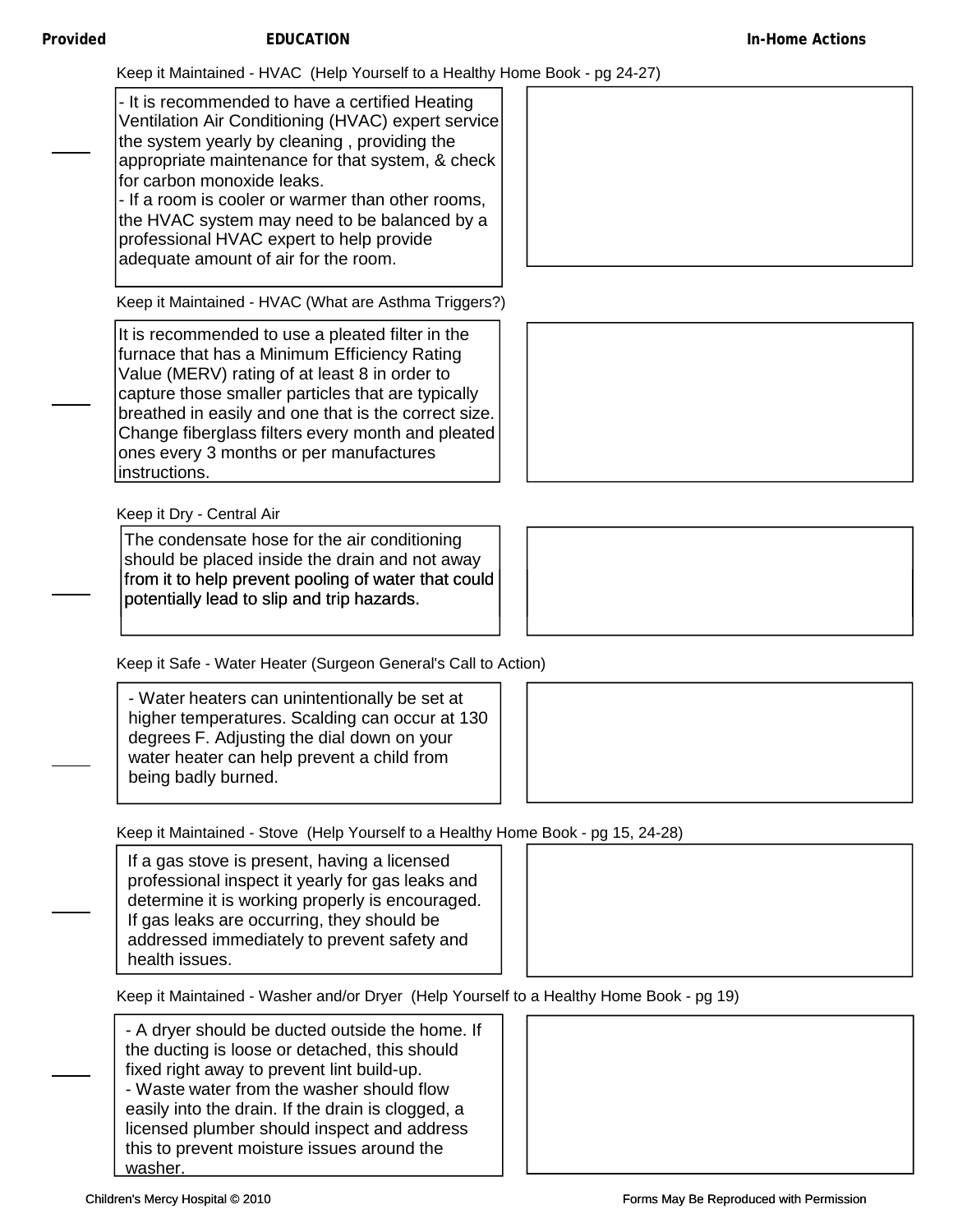| 3.0 EHA Room Survey: Child's Bedroom |  |
|--------------------------------------|--|
|--------------------------------------|--|

| 3.0 EHA Room Survey: Child's Bedroom                                                                                                                                                                                                                                                                          |     |     |                | EHA ID $#$ :                                                                                                                                       | Date of Site Visit:             |               |       |                 |
|---------------------------------------------------------------------------------------------------------------------------------------------------------------------------------------------------------------------------------------------------------------------------------------------------------------|-----|-----|----------------|----------------------------------------------------------------------------------------------------------------------------------------------------|---------------------------------|---------------|-------|-----------------|
| Keep it Ventilated<br>Working supply vent<br>Supply vent open<br>Supply vent unobstructed<br>If return vent present - working<br>Return vent(s) unobstructed<br>If windows present-operational                                                                                                                | Yes | No  | Not<br>Applic. | What issues were observed?                                                                                                                         | Is this a Health/Safety Hazard? | Chronic Acute |       | Take<br>Action? |
| Keep it Clean<br>Excessive visible dust<br>Is carpeting present<br>Carpet condition OK<br>Upholstered furniture present<br>Upholstered furniture condition OK<br>Mattress condition OK<br>Bedding condition OK<br>cloth window coverings present                                                              | Yes | No. | NA.            | What issues were observed?                                                                                                                         | # Identified:                   | Chronic       | Acute | Take<br>Action? |
| Furry/feathered pets allowed in room<br>Observed clutter<br>Observed trash/debris on surfaces                                                                                                                                                                                                                 |     |     |                |                                                                                                                                                    |                                 |               |       |                 |
| Keep it Pest-Free<br>Any reported/visible evid. of rodents<br>Any reported/visible evid. of insects<br>Any food observed in room                                                                                                                                                                              | Yes | No  | NА             | What issues were observed?                                                                                                                         | # Identified:                   | Chronic Acute |       | Take<br>Action? |
| Keep it Dry<br>Observed damp smell<br>Any visible moisture stains<br>Any reported/visible window leaks                                                                                                                                                                                                        | Yes | No  | NА             | What issues were observed?                                                                                                                         | # Identified:                   | Chronic Acute |       | Take<br>Action? |
| Observed room humidifier<br>Any mold smell<br>Any observed suspect visible mold<br>Visible mold ranking:<br>$0 \t < 10$ sq.ft.<br>$>10$                                                                                                                                                                       |     |     |                | *Note any moisture meter readings                                                                                                                  |                                 |               |       |                 |
| Area affected:<br>Keep it Contaminant-Free<br>Is smoking allowed in room<br>Observed chemical odors                                                                                                                                                                                                           | Yes | No. | sq. ft<br>NА   | What issues were observed?                                                                                                                         | # Identified:                   | Chronic Acute |       | Take<br>Action? |
| Any Observed air fresheners<br>Any observed candles or incense<br>Any reported/visible chemical supplies<br>Any flaking paint on any surface<br>Flaking Paint Ranking:                                                                                                                                        |     |     |                |                                                                                                                                                    |                                 |               |       |                 |
| 0<br>$<$ 1 sq.ft.<br>>1<br>Area affected:                                                                                                                                                                                                                                                                     |     |     | sq. ft         |                                                                                                                                                    | # Identified:                   |               |       | Take            |
| Keep it Safe<br>Smoke detector in /near room<br>CO detector near room<br>Observed overloaded/small gauge ext. cords<br>Observed loose flooring<br>Small Children (<7 yrs old):<br>Receptacle plug covers<br>Any blind/curtain cords w/in reach<br>Window guards (2nd Floor) present<br>Medicines out of reach | Yes | No. | NA.            | What issues were observed?<br><u> 1989 - Johann Barn, amerikan besteman besteman besteman besteman besteman besteman besteman besteman bestema</u> |                                 | Chronic Acute |       | Action?         |
|                                                                                                                                                                                                                                                                                                               |     |     |                | <b>Total Hazards Identified:</b>                                                                                                                   | # Identified:                   |               |       |                 |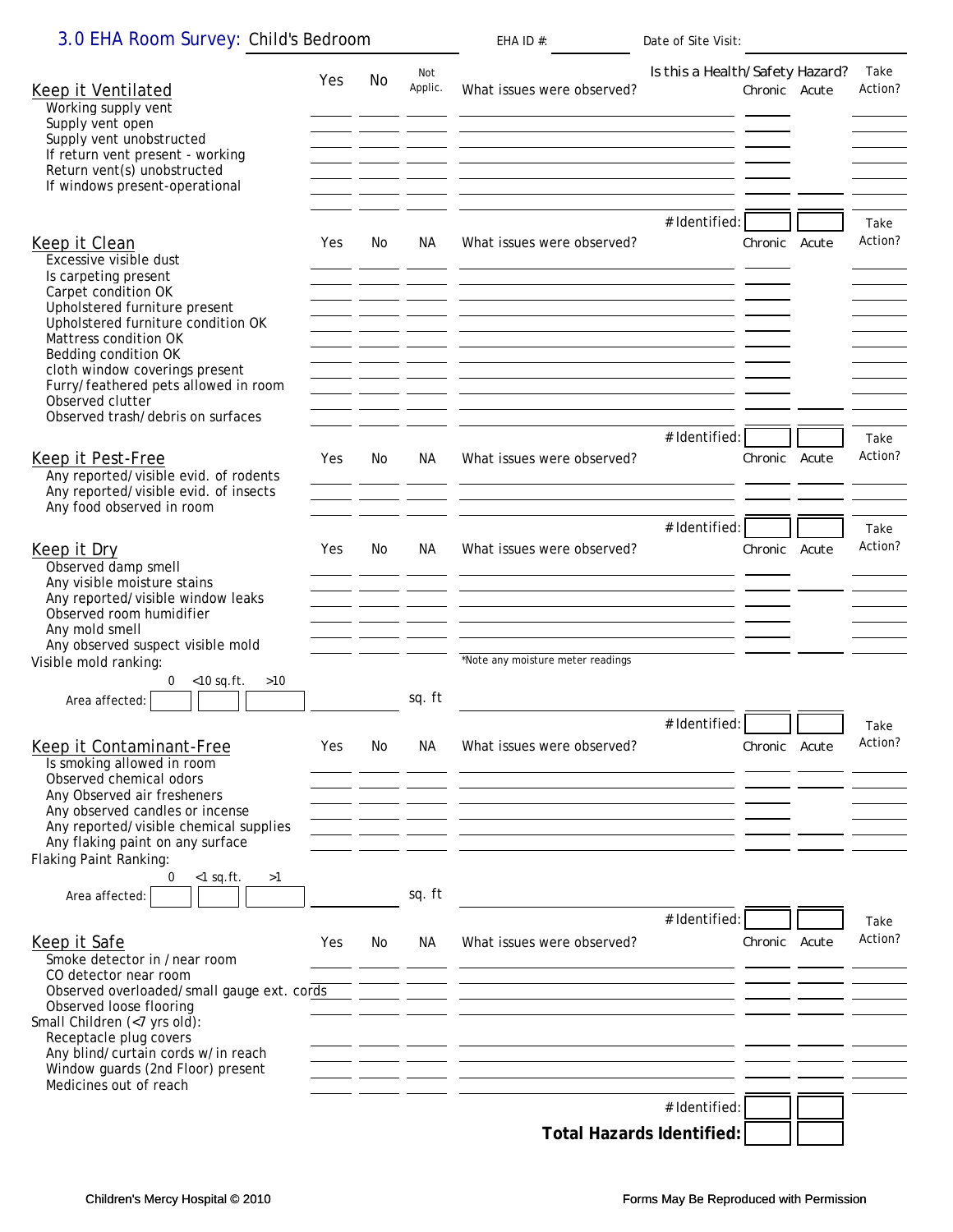Keep all air vents in the room open and clear of clutter and furniture to allow fresh air flow and circulation and to promote health and comfort.

Keep it Clean (What are Asthma Triggers?)

- To reduce the chances of having allergens present in the room, it is recommended to launder all bedding and stuffed toys in hot water. - Vacuum hard surface and especially carpeting routinely with a High Efficiency Particulate Air (HEPA) filtered vacuum to decrease the amount of allergens and particles that may be present.

Keep it Pest-Free (Asthma Education Booklet - pg 7)

If pests are present in the room, it is recommended to install allergen mattress covers to protect the integrity of the bed, to prevent nesting inside the bed, and to reduce the allergen exposure for the child.

Keep it Dry (Help Yourself to a Healthy Home Book - pg 20)

- If a leak is noticed, cleaning it up within 24 to 48 hours can help prevent mold and bacteria growth. - Cleaning upholstered and hard surfaces with a

detergent and water solution can help combat moldy issues in the home.

Keep it Contaminant-Free/Maintained (Help Yourself to a Healthy Home Book - pg 29-32)

It is common to see flaking paint inside windows and around doorways of older homes (pre-1978). There can be a risk of lead based paint exposure for younger children and pregnant mothers. Maintaining these areas and damp wiping them with a deterrent and water solution can help reduce a family's exposure to lead dust.

Keep it Safe

Overloaded outlets in a bedroom can be a potential fire hazard. Adding a surge protector or reducing the amount of items plugged in can help reduce this electrical hazard.







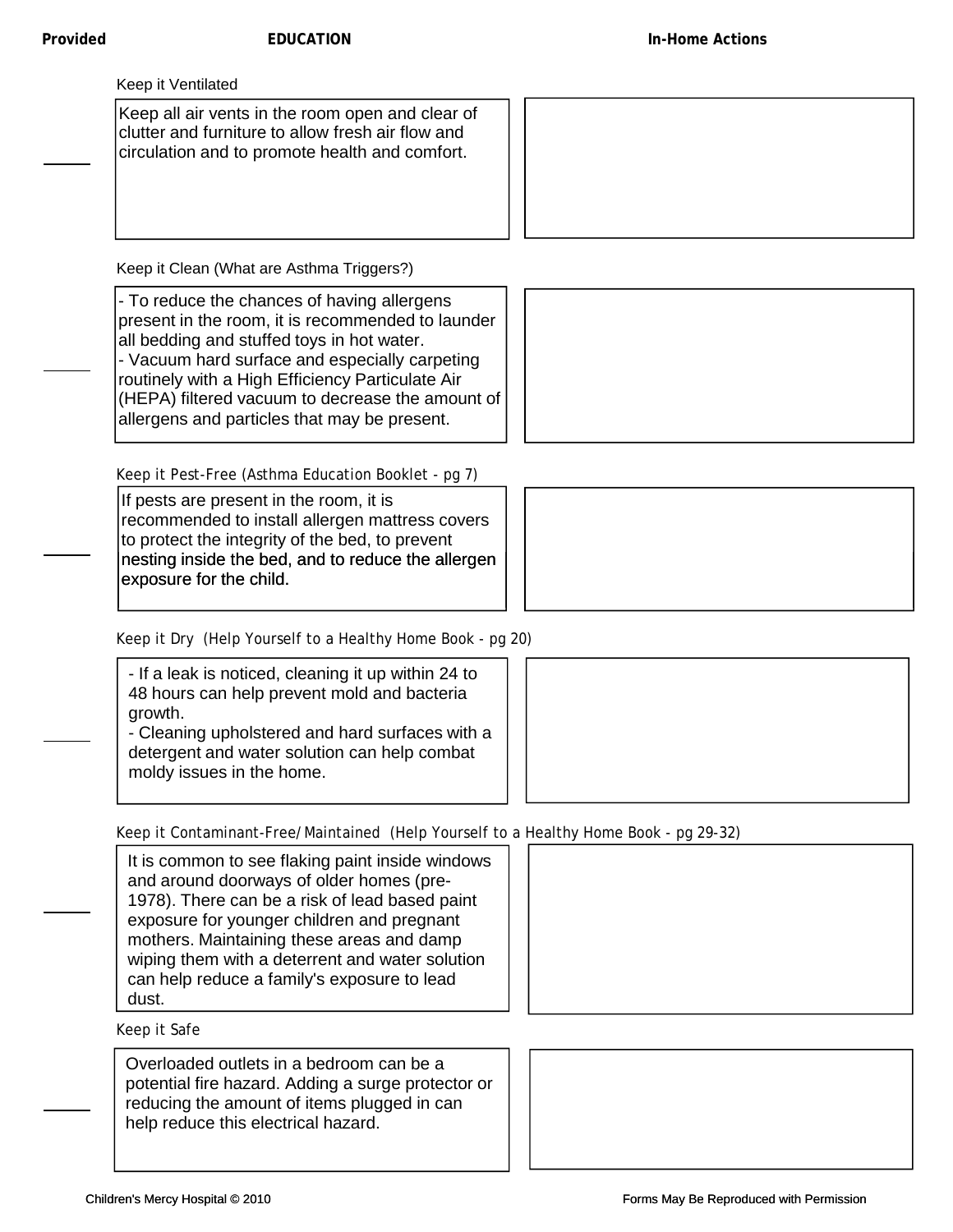| 3.0 EHA Room Survey: Master Bedroom | EHA ID $#$ : | Date of Site Visit: |
|-------------------------------------|--------------|---------------------|
|-------------------------------------|--------------|---------------------|

| Keep it Ventilated<br>Working supply vent<br>Supply vent open<br>Supply vent unobstructed<br>If return vent present - working                                                                                                                                                                             | Yes  | No  | Not<br>Applic.                                                       | What issues were observed?<br><b>Service</b><br><u> 1999 - Johann Stoff, skriuwer is der staatskilder op de staatskilder op de staatskilder op de staatskilder o</u>                                                | Is this a Health/Safety Hazard? | Chronic Acute | Take<br>Action? |
|-----------------------------------------------------------------------------------------------------------------------------------------------------------------------------------------------------------------------------------------------------------------------------------------------------------|------|-----|----------------------------------------------------------------------|---------------------------------------------------------------------------------------------------------------------------------------------------------------------------------------------------------------------|---------------------------------|---------------|-----------------|
| Return vent(s) unobstructed<br>If windows present-operational                                                                                                                                                                                                                                             |      |     |                                                                      | *Note airflow readings                                                                                                                                                                                              |                                 |               |                 |
| Keep it Clean<br>Excessive visible dust<br>Is carpeting present<br>Carpet condition OK<br>Upholstered furniture present<br>Upholstered furniture condition OK<br>Mattress condition OK<br>Bedding condition OK                                                                                            | Yes  | No  | NА                                                                   | What issues were observed?<br><u> 1980 - Andrea Barbara, amerikana amerikana amerikana amerikana amerikana amerikana amerikana amerikana amerik</u><br><b>Contract Contract</b><br>$ -$                             | # Identified:                   | Chronic Acute | Take<br>Action? |
| cloth window coverings present<br>Furry/feathered pets allowed in room<br>Observed clutter<br>Observed trash/debris on surfaces<br>Keep it Pest-Free                                                                                                                                                      | Yes  | No. | NА                                                                   | What issues were observed?                                                                                                                                                                                          | # Identified:                   | Chronic Acute | Take<br>Action? |
| Any reported/visible evid. of rodents<br>Any reported/visible evid. of insects<br>Any food observed in room                                                                                                                                                                                               |      |     |                                                                      | <u> 1980 - Andrea Stadt Britain, amerikansk fotograf i stof i stof i stof i stof i stof i stof i stof i stof i s</u>                                                                                                | # Identified:                   |               | Take            |
| Keep it Dry<br>Observed damp smell<br>Any visible moisture stains<br>Any reported/visible window leaks<br>Observed room humidifier<br>Any mold smell<br>Any observed suspect visible mold<br>Visible mold ranking:                                                                                        | Yes. | No. | NА<br>the company of the company of<br>the company of the company of | What issues were observed?<br><u> 1980 - Andrea Stadt Britain, amerikan bestean ing disebut bestean di sebagai personal di sebagai personal di</u><br><b>Contract Contract</b><br>*Note any moisture meter readings |                                 | Chronic Acute | Action?         |
| $0 \t < 10$ sq.ft.<br>>10<br>Area affected:                                                                                                                                                                                                                                                               |      |     | sq. ft                                                               |                                                                                                                                                                                                                     | # Identified:                   |               | Take            |
| <b>Keep it Contaminant-Free</b><br>Is smoking allowed in room<br>Observed chemical odors<br>Any Observed air fresheners<br>Any observed candles or incense<br>Any reported/visible chemical supplies<br>Any flaking paint on any surface                                                                  | Yes. | No. | NA                                                                   | What issues were observed?                                                                                                                                                                                          |                                 | Chronic Acute | Action?         |
| Flaking Paint Ranking:<br>0<br>$<$ 1 sq.ft.<br>>1<br>Area affected:                                                                                                                                                                                                                                       |      |     | sq. ft                                                               |                                                                                                                                                                                                                     |                                 |               |                 |
| Keep it Safe<br>Smoke detector in /near room<br>CO detector near room<br>Obsrvd overloaded/small gge ext. cords<br>Observed loose flooring<br>Small Children (<7 yrs old):<br>Receptacle plug covers<br>Any blind/curtain cords w/in reach<br>Window guards (2nd Floor) present<br>Medicines out of reach | Yes  | No. | NA.                                                                  | What issues were observed?<br><u> 1980 - Johann Stoff, deutscher Stoff, der Stoff, der Stoff, der Stoff, der Stoff, der Stoff, der Stoff, der S</u>                                                                 | # Identified                    | Chronic Acute | Take<br>Action? |
|                                                                                                                                                                                                                                                                                                           |      |     |                                                                      |                                                                                                                                                                                                                     | # Identified:                   |               |                 |
|                                                                                                                                                                                                                                                                                                           |      |     |                                                                      | <b>Total Hazards Identified:</b>                                                                                                                                                                                    |                                 |               |                 |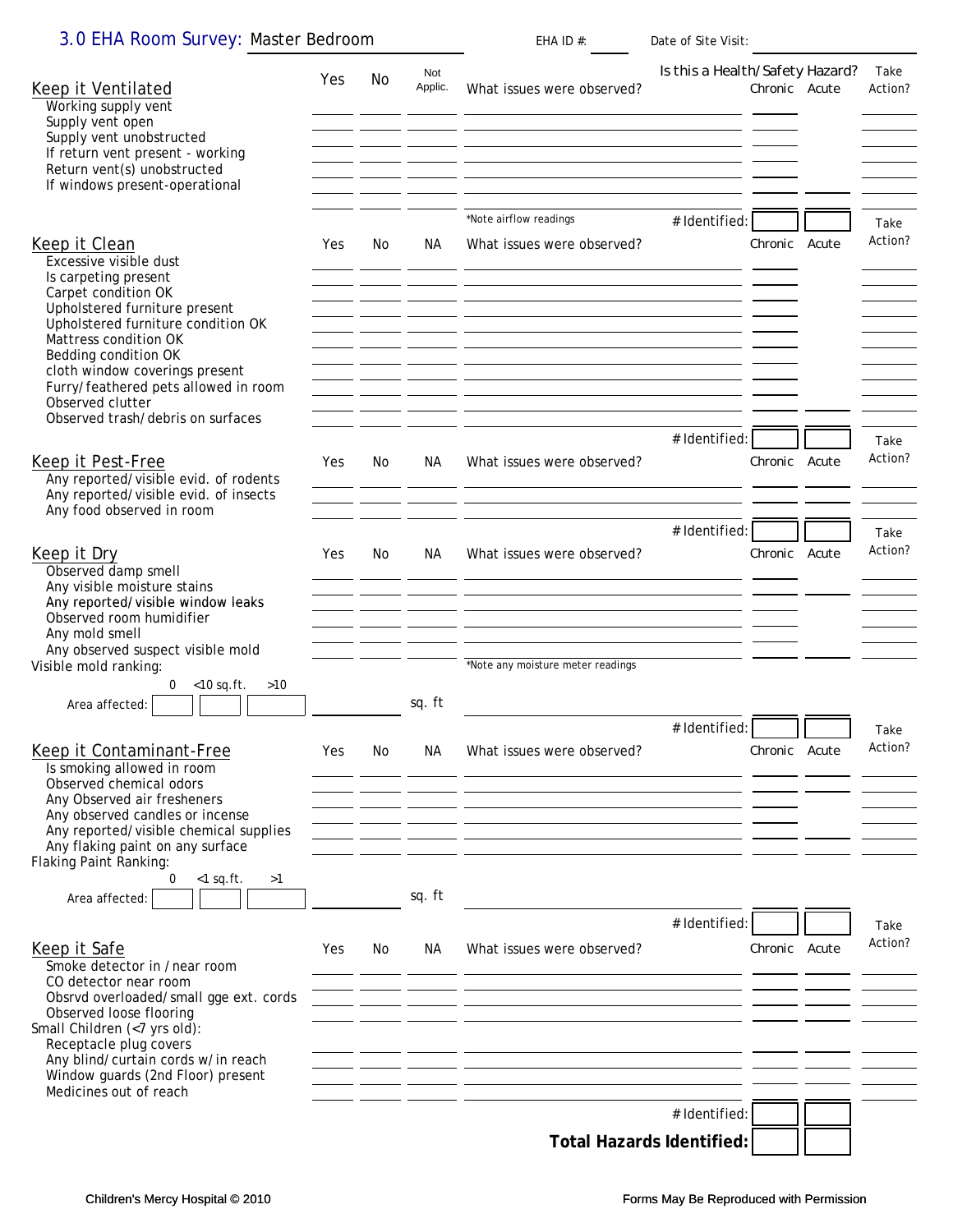Windows can be leaky in older homes and plastic is common to see on the inside of windows when this occurs. It is recommended to have someone determine where the air leaks are coming from so they can be repaired to prevent unwanted air infiltration.

Keep it Clean (De-clutter - Kansas City Housing Authority - pg 1-4)

Keeping the room clutter-free or reducing the amount of clutter can help keep the room cleaner by reducing the amount of dust that could be collected on those items.



Keep it Pest-Free (Help Yourself to a Healthy Home Book - pg 42-45)

Keeping food out of the room or at least cleaned up can reduce the likelihood of attracting pests.



Keep it Dry (Help Yourself to a Healthy Home Book - pg 17-22)

Presence of mold in a closet may indicate there is a moisture source. Drying out and cleaning those surfaces within 24 to 48 hours can help keep any mold issues under control. Determining the moisture source and repairing the issue(s) can help prevent future mold issues from occurring.



Keep it Contaminant-Free/Maintained (Help Yourself to a Healthy Home Book - pg 48-54)

Medications should be placed in a locked or out of reach location, such as an upper closet shelf to prevent any accidental poisonings from occurring of young children.



Keep it Safe

Installing window guards in the rooms that are higher than 6 foot off the ground can help protect young children (<6 years of age) from accidental falls.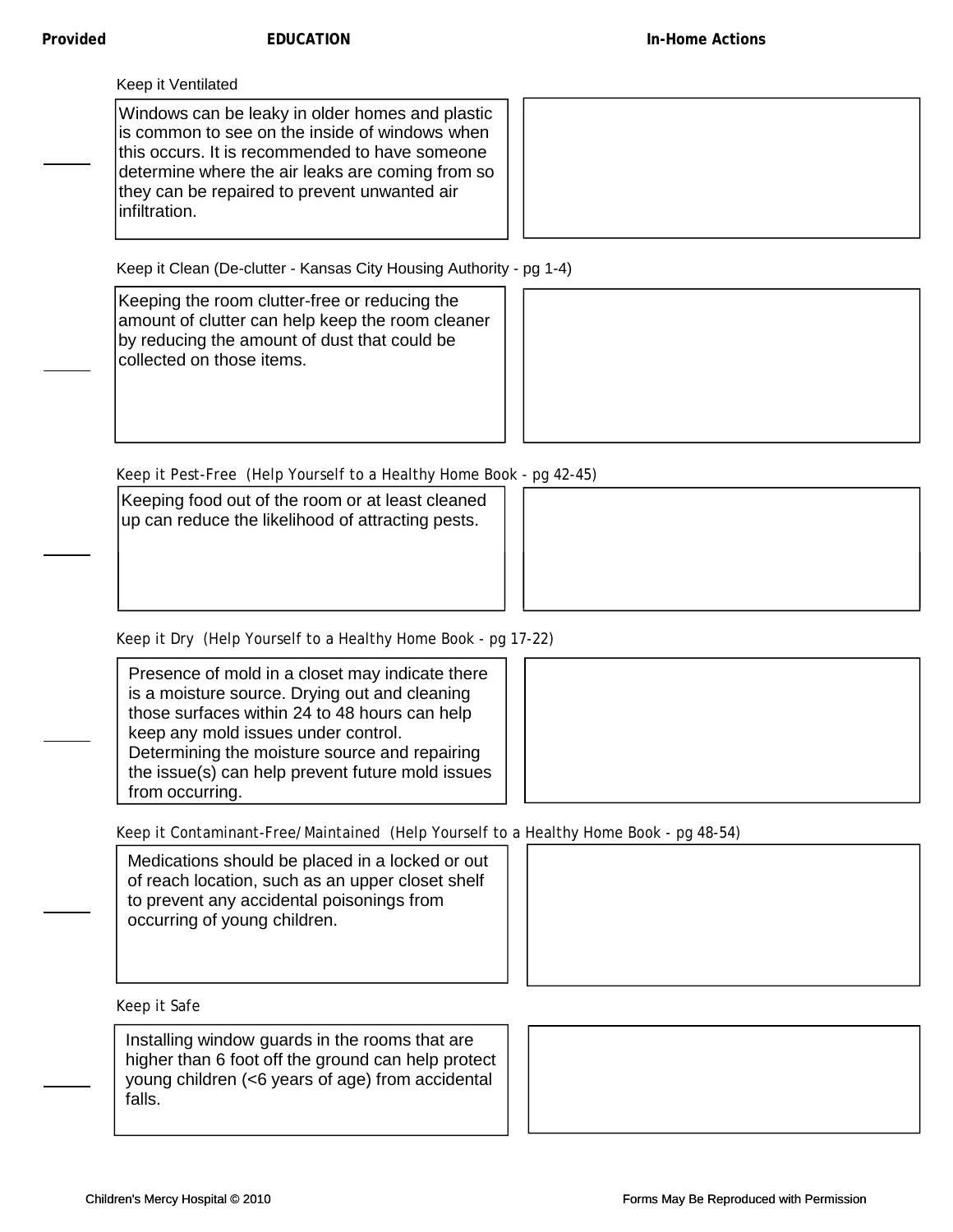| 3.0 EHA Room Survey: Family Room                                                                                                                                                                                                                                                                             |     |     |                                                                                                                                                                                                                                             | EHA ID $#$ :                                                                                                                                           | Date of Site Visit:              |               |                 |
|--------------------------------------------------------------------------------------------------------------------------------------------------------------------------------------------------------------------------------------------------------------------------------------------------------------|-----|-----|---------------------------------------------------------------------------------------------------------------------------------------------------------------------------------------------------------------------------------------------|--------------------------------------------------------------------------------------------------------------------------------------------------------|----------------------------------|---------------|-----------------|
| Keep it Ventilated<br>Working supply vent<br>Supply vent open<br>Supply vent unobstructed<br>If return vent present - working                                                                                                                                                                                | Yes | No. | Not<br>Applic.                                                                                                                                                                                                                              | What issues were observed?                                                                                                                             | Is this a Health/Safety Hazard?  | Chronic Acute | Take<br>Action? |
| Return vent(s) unobstructed<br>If windows present-operational                                                                                                                                                                                                                                                |     |     |                                                                                                                                                                                                                                             | <u> 1980 - Antonio Alemania, politikar politikar (h. 1980).</u><br>1900 - Antonio Alemania, francuski politik (h. 1900).<br>*Note airflow readings     | # Identified:                    |               | Take            |
| Keep it Clean<br>Excessive visible dust<br>Is carpeting present<br>Carpet condition OK<br>Upholstered furniture present<br>Upholstered furniture condition OK<br>Mattress condition OK<br>Bedding condition OK<br>cloth window coverings present<br>Furry/feathered pets allowed in room<br>Observed clutter | Yes | No. | NA.                                                                                                                                                                                                                                         | What issues were observed?<br><u> 1988 - Johann Barnett, fransk politiker (d. 1988)</u><br><u> 1988 - Andrea Britain, amerikan personal (h. 1988).</u> |                                  | Chronic Acute | Action?         |
| Observed trash/debris on surfaces                                                                                                                                                                                                                                                                            |     |     |                                                                                                                                                                                                                                             |                                                                                                                                                        | # Identified:                    |               |                 |
| Keep it Pest-Free<br>Any reported/visible evid. of rodents<br>Any reported/visible evid. of insects<br>Any food observed in room                                                                                                                                                                             | Yes | No  | NA.                                                                                                                                                                                                                                         | What issues were observed?                                                                                                                             |                                  | Chronic Acute | Take<br>Action? |
|                                                                                                                                                                                                                                                                                                              |     |     |                                                                                                                                                                                                                                             |                                                                                                                                                        | # Identified:                    |               | Take            |
| Keep it Dry<br>Observed damp smell<br>Any visible moisture stains<br>Any reported/visible window leaks<br>Observed room humidifier<br>Any mold smell<br>Any observed suspect visible mold                                                                                                                    | Yes | No  | NA.<br><u>and the company of the company of the company of the company of the company of the company of the company of the company of the company of the company of the company of the company of the company of the company of the com</u> | What issues were observed?                                                                                                                             |                                  | Chronic Acute | Action?         |
| Visible mold ranking:<br>0 $<$ 10 sq.ft. $>$ 10<br>Area affected:                                                                                                                                                                                                                                            |     |     | sq. ft                                                                                                                                                                                                                                      | *Note any moisture meter readings                                                                                                                      |                                  |               |                 |
|                                                                                                                                                                                                                                                                                                              |     |     |                                                                                                                                                                                                                                             |                                                                                                                                                        | # Identified:                    |               | Take            |
| Keep it Contaminant-Free<br>Is smoking allowed in room<br>Observed chemical odors<br>Any Observed air fresheners                                                                                                                                                                                             | Yes | No. | NA.                                                                                                                                                                                                                                         | What issues were observed?                                                                                                                             |                                  | Chronic Acute | Action?         |
| Any observed candles or incense<br>Any reported/visible chemical supplies                                                                                                                                                                                                                                    |     |     |                                                                                                                                                                                                                                             |                                                                                                                                                        |                                  |               |                 |
| Any flaking paint on any surface<br>Flaking Paint Ranking:<br>0<br>$<$ 1 sq.ft.<br>>1<br>Area affected:                                                                                                                                                                                                      |     |     | sq. ft                                                                                                                                                                                                                                      |                                                                                                                                                        |                                  |               |                 |
| Keep it Safe<br>Smoke detector in /near room<br>CO detector near room                                                                                                                                                                                                                                        | Yes | No. | NA.                                                                                                                                                                                                                                         | What issues were observed?                                                                                                                             | # Identified:                    | Chronic Acute | Take<br>Action? |
| Obsrvd overloaded/small gge ext. cords<br>Observed loose flooring<br>Small Children (<7 yrs old):<br>Receptacle plug covers<br>Any blind/curtain cords w/in reach<br>Window guards (2nd Floor) present<br>Medicines out of reach                                                                             |     |     |                                                                                                                                                                                                                                             | <u> 1999 - Johann John Stone, market fra de format en de format en de format en del seu de format en de</u>                                            |                                  |               |                 |
|                                                                                                                                                                                                                                                                                                              |     |     |                                                                                                                                                                                                                                             |                                                                                                                                                        | # Identified:                    |               |                 |
|                                                                                                                                                                                                                                                                                                              |     |     |                                                                                                                                                                                                                                             |                                                                                                                                                        | <b>Total Hazards Identified:</b> |               |                 |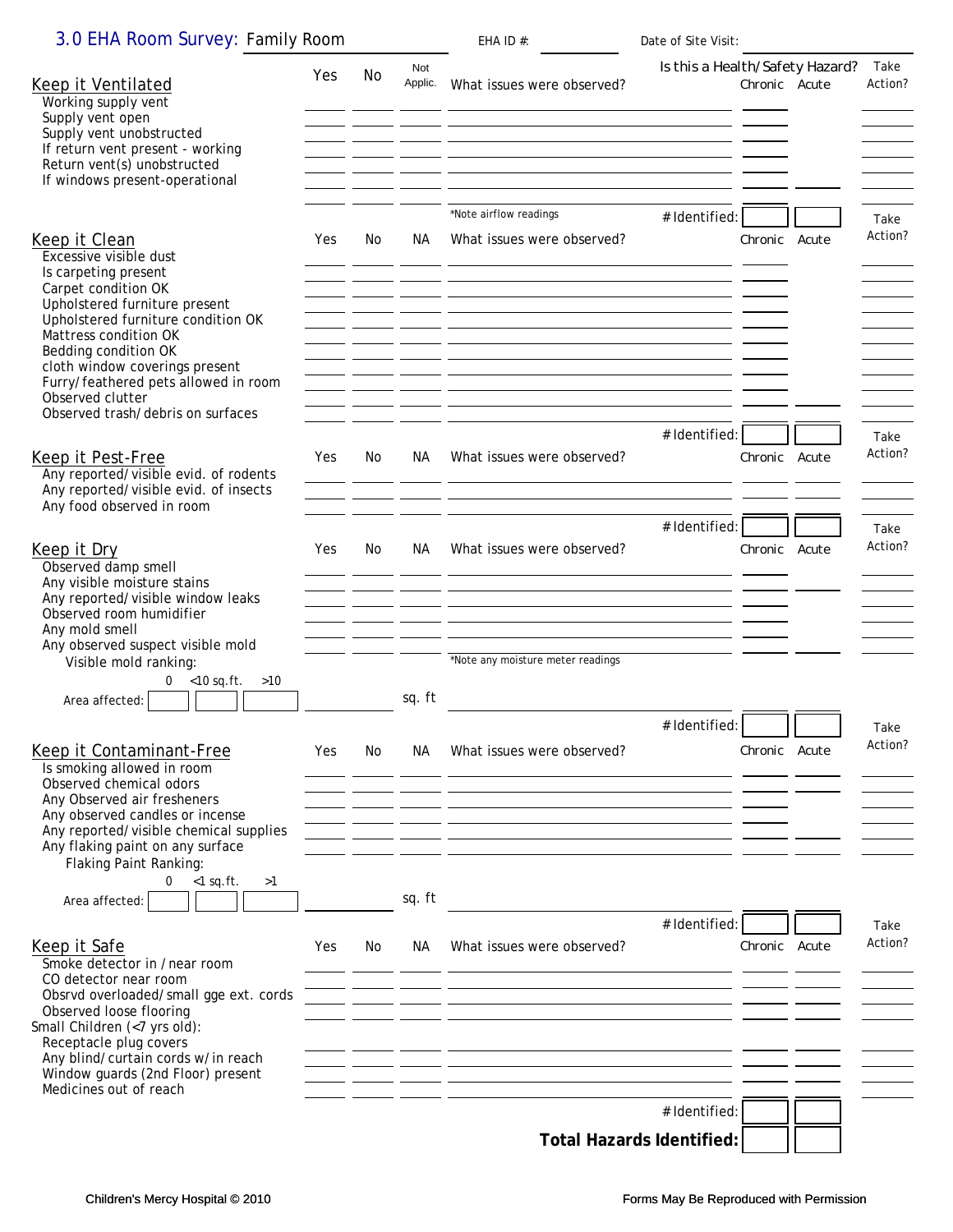Adjust furniture away from vents to allow fresh air to circulate into the room.

Keep it Clean (What are Asthma Triggers?)

- Vacuuming the room and upholstered surfaces with High Efficiency Particulate Air (HEPA) filtered vacuum routinely can help reduce allergens.

- Steam cleaning carpeting can help destroy allergens that may be present in the flooring. - "Damp dust" surfaces in the home with a damp cloth using non-toxic cleaners can help reduce

the amount of dust that may be present.

Keep it Pest-Free (Safe Cleaning for People with Asthma)

- If pest droppings are present, it is recommended to clean these up with a detergent and water solution as soon as possible and use non-toxic approaches like sticky traps or snap traps in appropriate locations.

Keep it Dry (Help Yourself to a Healthy Home Book - pg 17-22)

Keep areas around windows dry to reduce the chances of mold growth and any deterioration of building materials.

Keep it Contaminant-Free/Maintained (Safer Cleaning Book - pg 1)

Reduce the amount of air fresheners and candles used in the home since they can be a respiratory irritant for people with Asthma or sensitive individuals. These products can contain Volatile Organic Compounds (VOC's) and can produce high levels of particles. It is a good practice to ventilate the area (s) well if using these types of items during and after each use.

Keep it Safe (Help Yourself to a Healthy Home Book - pg 48-54)

Installing a smoke and carbon monoxide detector in-between bedrooms for gas and fire sources to help alert the families in case of an emergency. Testing those detectors every month and changing the batteries twice a year is recommended.



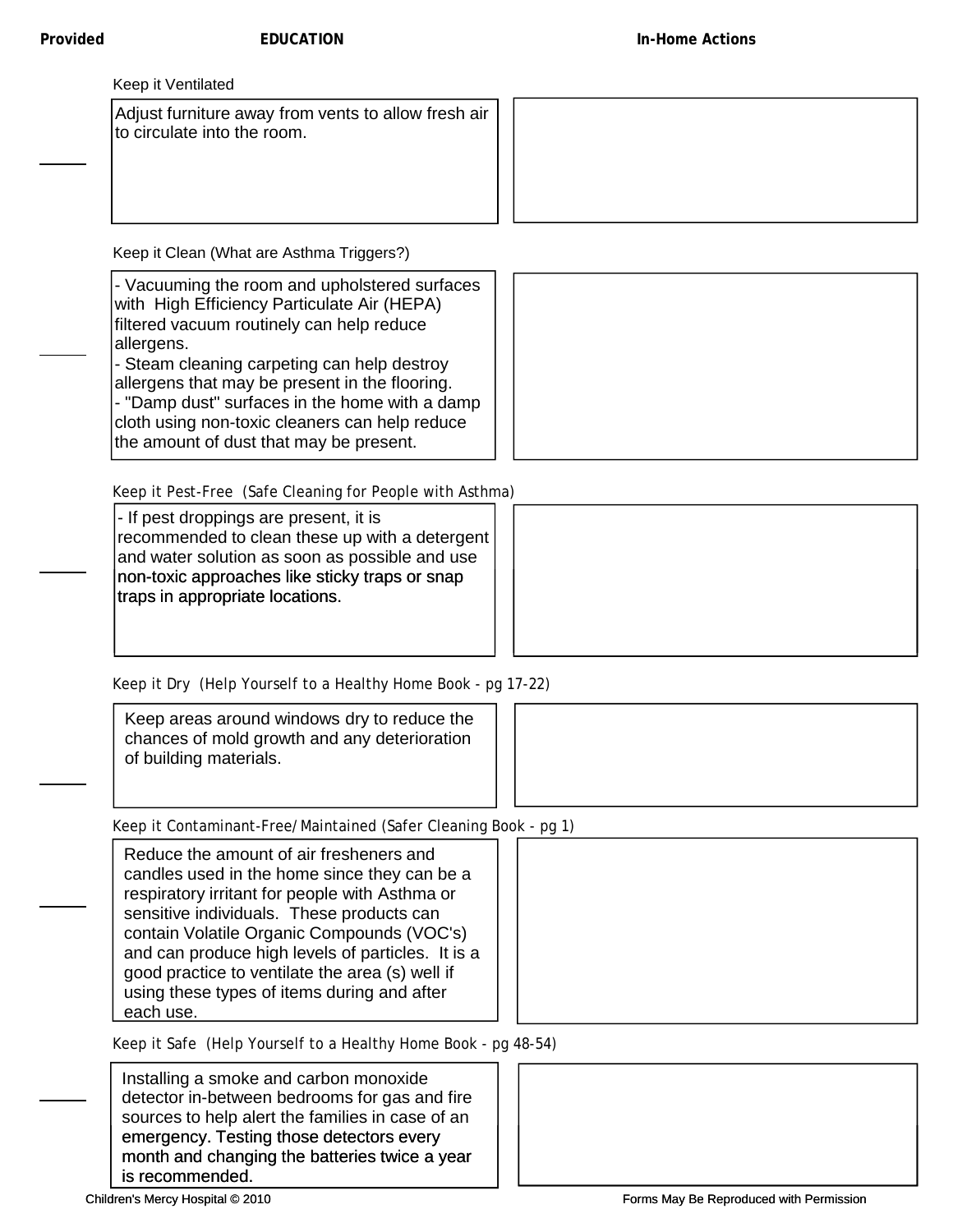| 3.0 EHA Room Survey: Kitchen                                               |     |     |                      | EHA ID $#$ :<br>Date of Site Visit:                                                                                   |                                                  |                 |
|----------------------------------------------------------------------------|-----|-----|----------------------|-----------------------------------------------------------------------------------------------------------------------|--------------------------------------------------|-----------------|
| Keep it Ventilated<br>Working supply vent                                  | Yes | No  | Not<br>Applic.       | What issues were observed?                                                                                            | Is this a Health/Safety Hazard?<br>Chronic Acute | Take<br>Action? |
| Supply vent open<br>Supply vent unobstructed                               |     |     |                      | <u> 1989 - Johann Stoff, deutscher Stoff, der Stoff, der Stoff, der Stoff, der Stoff, der Stoff, der Stoff, der S</u> |                                                  |                 |
| If return vent present - working<br>Return vent(s) unobstructed            |     |     |                      |                                                                                                                       |                                                  |                 |
| Exhaust fan present/operational<br>If windows present-operational          |     |     |                      | Airflow Check: Pass<br>Fail                                                                                           |                                                  |                 |
|                                                                            |     |     |                      | *Note airflow readings<br># Identified:                                                                               |                                                  |                 |
| Keep it Clean                                                              | Yes | No. | NА                   | What issues were observed?                                                                                            | Chronic Acute                                    | TA?             |
| Excessive visible dust<br>Is any carpeting/upholstery present              |     |     |                      | <u> 1980 - Andrea Barbara, amerikana amerikana amerikana amerikana amerikana amerikana amerikana amerikana amerik</u> |                                                  |                 |
| Any cloth window coverings present<br>Any furry/feathered pets in room     |     |     | <u>and the state</u> |                                                                                                                       |                                                  |                 |
| Observed clutter<br>Observed trash/debris on surfaces                      |     |     |                      |                                                                                                                       |                                                  |                 |
|                                                                            |     |     |                      | # Identified:                                                                                                         |                                                  |                 |
| Keep it Pest-Free<br>Any reported/visible evid. of rodents                 | Yes | No. | NA.<br>- -           | What issues were observed?                                                                                            | Chronic Acute                                    | TA?             |
| Any reported/visible evid. of insects<br>Bulk food in containers           |     |     |                      | <u> 1980 - Jan James James, maria eta bainar eta bat zen bat zen bat zen bat zen bat zen bat zen bat zen bat zen</u>  |                                                  |                 |
| Trash stored in container w/ lid<br>Any obsrvd cracks/gaps around cabinets |     |     |                      |                                                                                                                       |                                                  |                 |
|                                                                            |     |     |                      | # Identified:                                                                                                         |                                                  |                 |
| Keep it Dry<br>Observed damp smell                                         | Yes | No  | NA.                  | What issues were observed?                                                                                            | Chronic Acute                                    | TA?             |
| Any visible moisture stains<br>Any reported/visible window leaks           |     |     |                      |                                                                                                                       |                                                  |                 |
| Observed room humidifier<br>Any mold smell                                 |     |     |                      |                                                                                                                       |                                                  |                 |
| Any observed suspect visible mold<br>Visible mold ranking:                 |     |     |                      | *Note any moisture meter readings                                                                                     |                                                  |                 |
| $\overline{0}$<br>$-$ <10 sq.ft. >10<br>Area affected:                     |     |     | sq. ft               |                                                                                                                       |                                                  |                 |
|                                                                            |     |     |                      | # Identified:                                                                                                         |                                                  |                 |
| Keep it Contaminant-Free<br>Is smoking allowed in room                     | Yes | No. | NА                   | What issues were observed?                                                                                            | Chronic Acute                                    | TA?             |
| Observed chemical odors<br>Any Observed air fresheners                     |     |     |                      |                                                                                                                       |                                                  |                 |
| Any observed candles or incense<br>Any reported/visible chemical supplies  |     |     |                      |                                                                                                                       |                                                  |                 |
| Chemicals stored in orig. container<br>Food stored away from chemicals     |     |     |                      |                                                                                                                       |                                                  |                 |
| Any flaking paint on any surface<br><b>Flaking Paint Ranking:</b>          |     |     |                      |                                                                                                                       |                                                  |                 |
| 0<br>$<$ 1 sq.ft.<br>>1<br>Area affected:                                  |     |     | sq. ft               |                                                                                                                       |                                                  |                 |
|                                                                            |     |     |                      | # Identified:                                                                                                         |                                                  |                 |
| Keep it Safe<br>Smoke detector in /near room                               | Yes | No. | NА                   | What issues were observed?                                                                                            | Chronic Acute                                    | TA?             |
| CO detector near room<br>Fire extinguisher present & working               |     |     |                      |                                                                                                                       |                                                  |                 |
| Chemicals stored in childproof cab.<br>Water temp set < $120^{\circ}$ F    |     |     |                      |                                                                                                                       |                                                  |                 |
| GFCI near water sources                                                    |     |     |                      |                                                                                                                       |                                                  |                 |
| No overloaded/small gauge ext. cords<br>No loose flooring                  |     |     |                      |                                                                                                                       |                                                  |                 |
| Small Children (<7 yrs old):<br>Receptacle plug covers                     |     |     |                      |                                                                                                                       |                                                  |                 |
| Cabinet locks on doors<br>No blind/curtain cords w/in reach                |     |     |                      |                                                                                                                       |                                                  |                 |
| Medicines out of reach                                                     |     |     |                      |                                                                                                                       |                                                  |                 |
|                                                                            |     |     |                      | # Identified:<br><b>Total Hazards Identified:</b>                                                                     |                                                  |                 |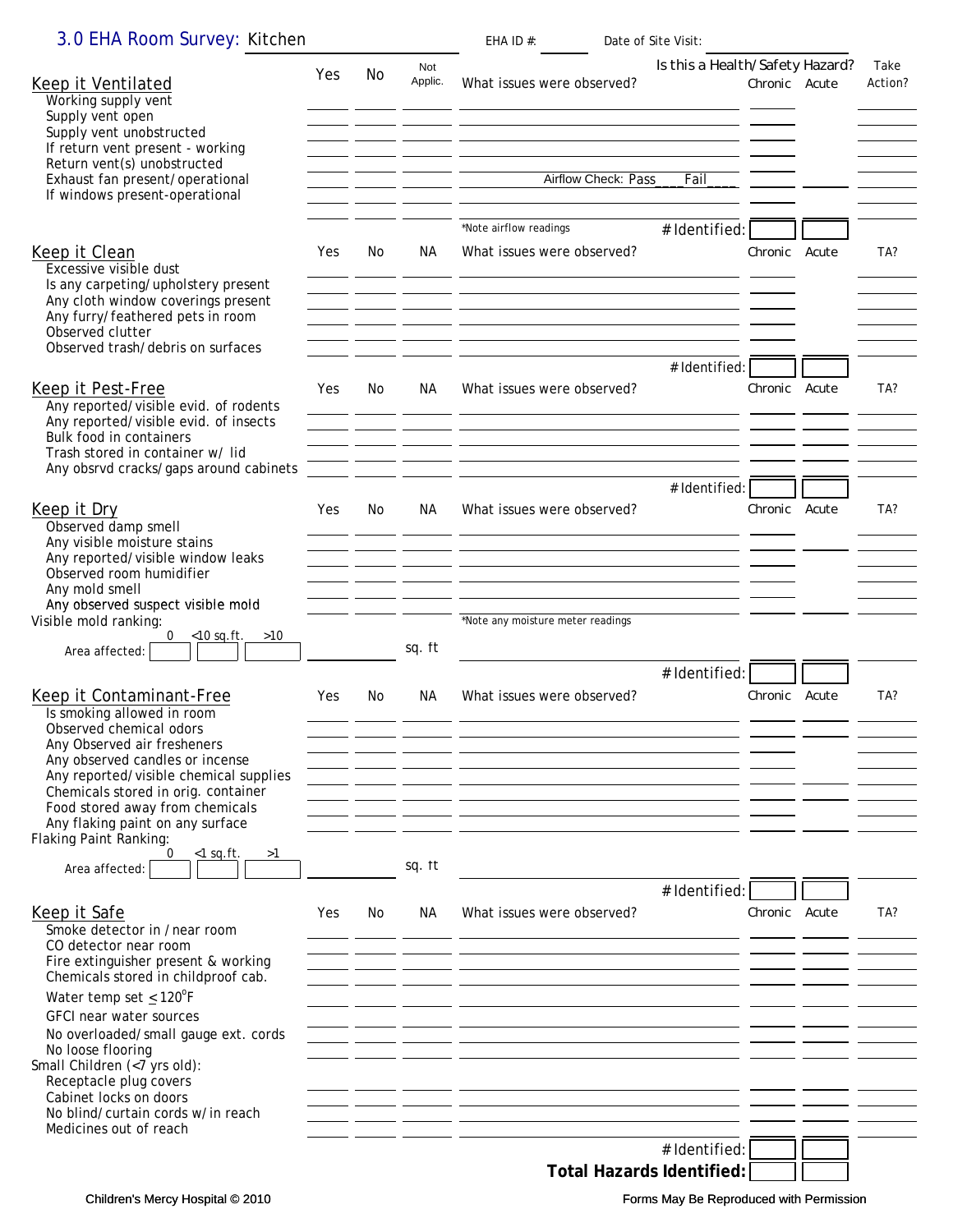Keep it Ventilated (Help Yourself to a Healthy Home Book - pg 19)

While cooking, operating the exhaust fan above your stove can help remove unwanted particles and other contaminates. It is recommended to install ducting to the outside of the home.

Keep it Clean (Maintaining a Healthy Home - Kansas City Housing Authority)

- Routinely vacuum or damp mop hard surface flooring to reduce dust and debris in the room. - Pick up any clutter in the room to help reduce allergen build-up and to help access those areas of the kitchen easily.



Keep it Pest-Free (Help Yourself to a Healthy Home Book - pg 42-45; Safer Cleaning for People with Asthma)

- Closing up any gaps and cracks around plumbing and electrical chases, behind countertops, and around doorways can help keep pests from coming inside and nesting. - Spraying pesticides inside the home and around food prep areas can lead to unnecessary exposure to harmful chemicals. Use safer harmful alternatives when possible. Such as baits or traps when necessary.

Keep it Dry (Safer Cleaning Book - pg 6-8)

| - Repair any water leaks under the sink within |  |
|------------------------------------------------|--|
| 24 to 48 hours to prevent mold and bacterial   |  |
| arowth.                                        |  |
| Operate an exhaust fan aboug the stave         |  |

- Operate an exhaust fan above the stove during cooking to help remove any unwanted humidity.



Keep it Contaminant-Free/Maintained (Help Yourself to a Healthy Home Book - pg 15)

| - Routinely check gas appliances for leaks due<br>to the health and safety risk of a leak being<br>present.<br>- To prevent cross contamination, remove food<br>items from where chemicals are stored. For any<br>foods exposed to chemicals, disposal of those<br>foods immediately. |  |
|---------------------------------------------------------------------------------------------------------------------------------------------------------------------------------------------------------------------------------------------------------------------------------------|--|
| Keep it Safe (Help Yourself to a Healthy Home Book - pg 38-41)                                                                                                                                                                                                                        |  |

Chemicals can be a health hazard and a safety risk for young children. It is recommended to install safety latches or locks on all cabinets that store chemicals to prevent accidental poisonings.

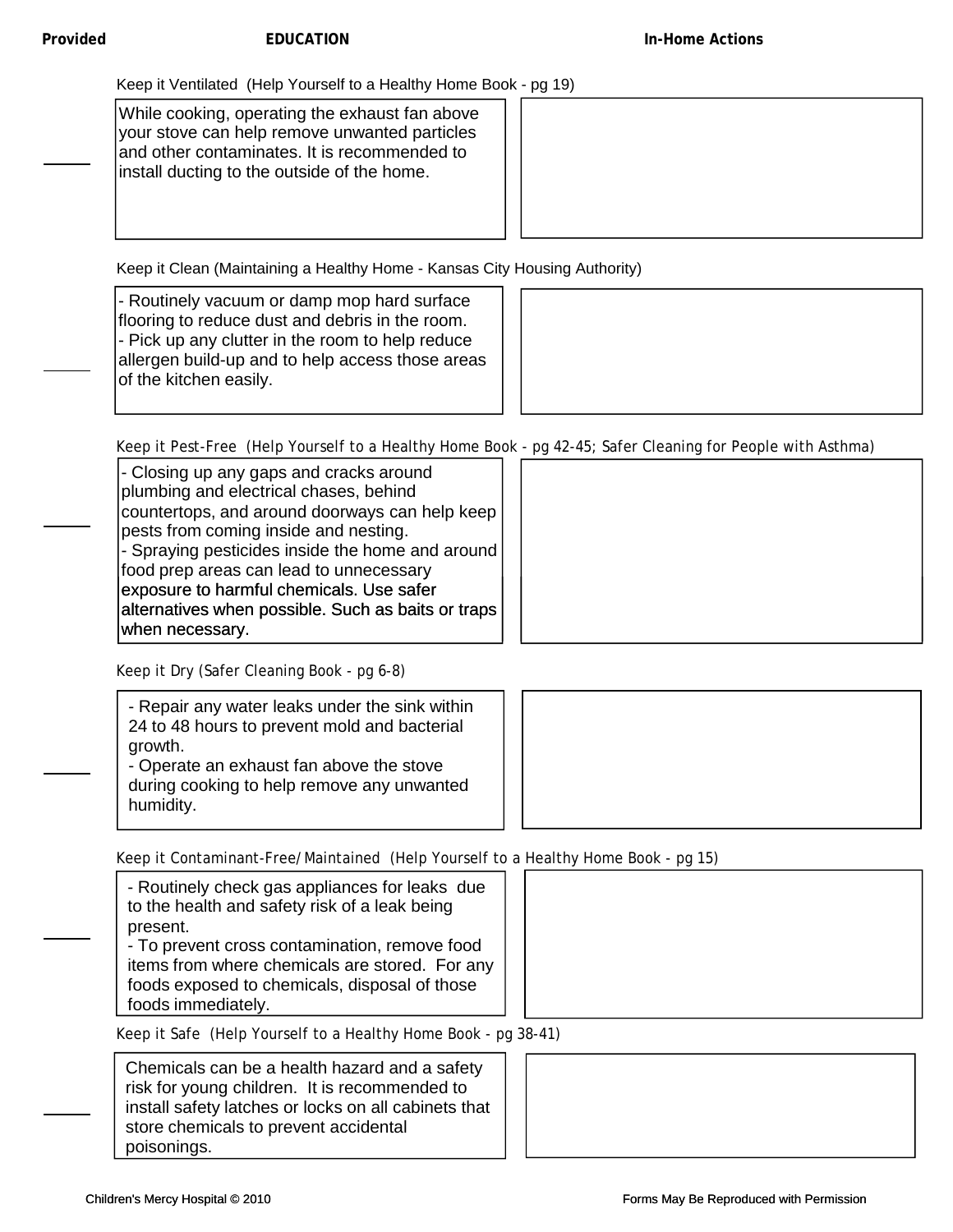| 3.0 EHA Room Survey: Bathroom                                              |     |     |                             | Date of Site Visit:<br>H A ID #:                                                                                                                                                   |                                 |               |                 |  |
|----------------------------------------------------------------------------|-----|-----|-----------------------------|------------------------------------------------------------------------------------------------------------------------------------------------------------------------------------|---------------------------------|---------------|-----------------|--|
| Keep it Ventilated<br>Working supply vent<br>Supply vent open              | Yes | No  | Not<br>Applic.              | What issues were observed?<br><u>na jedno po svoje se od objavlja u objavlja u objavlja u objavlja u objavlja u objavlja u objavlja u objavlja</u>                                 | Is this a Health/Safety Hazard? | Chronic Acute | Take<br>Action? |  |
| Supply vent unobstructed                                                   |     |     |                             | <u> 1980 - Andrea Stadt Britain, amerikan bestean ing disebut bestean ing disebut bestean ing disebut bestean ing</u>                                                              |                                 |               |                 |  |
| If return vent present - working<br>Return vent(s) unobstructed            |     |     |                             |                                                                                                                                                                                    |                                 |               |                 |  |
| Exhaust fan present/operational                                            |     |     | _ _________ __________ ____ | Airflow Check: Pass_<br>Fail                                                                                                                                                       |                                 |               |                 |  |
| If windows present-operational                                             |     |     |                             |                                                                                                                                                                                    |                                 |               |                 |  |
|                                                                            |     |     |                             | *Note airflow readings<br># Identified:                                                                                                                                            |                                 |               |                 |  |
| Keep it Clean                                                              | Yes | No  | NA.                         | What issues were observed?                                                                                                                                                         |                                 | Chronic Acute | TA?             |  |
| Excessive visible dust                                                     |     |     |                             |                                                                                                                                                                                    |                                 |               |                 |  |
| Is any carpeting/upholstery present                                        |     |     | the company of              |                                                                                                                                                                                    |                                 |               |                 |  |
| Any cloth window coverings present<br>Any furry/feathered pets in room     |     |     |                             | <u> 1950 - Jan James James Sandar (j. 1918)</u><br><u> 1980 - Johann Stein, marwolaethau a bhann an t-</u>                                                                         |                                 |               |                 |  |
| Observed clutter                                                           |     |     |                             |                                                                                                                                                                                    |                                 |               |                 |  |
| Observed trash/debris on surfaces                                          |     |     |                             |                                                                                                                                                                                    |                                 |               |                 |  |
| Keep it Pest-Free                                                          | Yes | No  | NA.                         | What issues were observed?                                                                                                                                                         | # Identified:                   | Chronic Acute | TA?             |  |
| Any reported/visible evid. of rodents                                      |     |     |                             | <u> 2000 - Jan Jan James, mars and de la provincia de la provincia de la provincia de la provincia de la provinci</u>                                                              |                                 |               |                 |  |
| Any reported/visible evid. of insects                                      |     |     |                             | <u> 1990 - Jan James, maria al II-lea de Alemania (h. 1914).</u>                                                                                                                   |                                 |               |                 |  |
| Trash stored in container w/ lid<br>Any obsrvd cracks/gaps around cabinets |     |     |                             | <u> 1981 - Andrea Gallery, american american american american american american american american american ameri</u><br><u> 1980 - John Stein, Amerikaansk politiker († 1908)</u> |                                 |               |                 |  |
|                                                                            |     |     |                             |                                                                                                                                                                                    | # Identified:                   |               |                 |  |
| Keep it Dry                                                                | Yes | No  | NA.                         | What issues were observed?                                                                                                                                                         |                                 | Chronic Acute | TA?             |  |
| Observed damp smell                                                        |     |     |                             |                                                                                                                                                                                    |                                 |               |                 |  |
| Any visible moisture stains<br>Any reported/visible window leaks           |     |     |                             |                                                                                                                                                                                    |                                 |               |                 |  |
| Observed room humidifier                                                   |     |     |                             |                                                                                                                                                                                    |                                 |               |                 |  |
| Any mold smell<br>Any observed suspect visible mold                        |     |     |                             |                                                                                                                                                                                    |                                 |               |                 |  |
| Visible mold ranking:                                                      |     |     |                             | *Note any moisture meter readings                                                                                                                                                  |                                 |               |                 |  |
| 0<br>$<$ 10 sq.ft. $>$ 10                                                  |     |     | sq. ft                      |                                                                                                                                                                                    |                                 |               |                 |  |
| Area affected:                                                             |     |     |                             |                                                                                                                                                                                    |                                 |               |                 |  |
|                                                                            |     |     |                             | # Identified:                                                                                                                                                                      |                                 | Chronic Acute | TA?             |  |
| Keep it Contaminant-Free<br>Is smoking allowed in room                     | Yes | No. | NA.                         | What issues were observed?                                                                                                                                                         |                                 |               |                 |  |
| Observed chemical odors                                                    |     |     |                             |                                                                                                                                                                                    |                                 |               |                 |  |
| Any observed air fresheners                                                |     |     |                             |                                                                                                                                                                                    |                                 |               |                 |  |
| Any observed candles or incense<br>Any reported/visible chemical supplies  |     |     |                             |                                                                                                                                                                                    |                                 |               |                 |  |
| Chemicals stored in orig. container                                        |     |     |                             |                                                                                                                                                                                    |                                 |               |                 |  |
| Any flaking paint on any surface                                           |     |     |                             |                                                                                                                                                                                    |                                 |               |                 |  |
| Flaking Paint Ranking:<br>0<br>$<$ 1 sq.ft.<br>>1                          |     |     |                             |                                                                                                                                                                                    |                                 |               |                 |  |
| Area affected:                                                             |     |     | sq. ft                      |                                                                                                                                                                                    |                                 |               |                 |  |
|                                                                            |     |     |                             | # Identified:                                                                                                                                                                      |                                 |               |                 |  |
| Keep it Safe                                                               | Yes | No  | NА                          | What issues were observed?                                                                                                                                                         |                                 | Chronic Acute | TA?             |  |
| Smoke detector in /near room                                               |     |     |                             |                                                                                                                                                                                    |                                 |               |                 |  |
| CO detector near room<br>Chemicals stored in childproof cab.               |     |     |                             | the control of the control of the control of the control of the control of the control of                                                                                          |                                 |               |                 |  |
| Water temp set $\leq 120^{\circ}$ F                                        |     |     |                             |                                                                                                                                                                                    |                                 |               |                 |  |
| GFCI near water sources                                                    |     |     |                             |                                                                                                                                                                                    |                                 |               |                 |  |
| No overloaded/small gauge ext. cords                                       |     |     |                             |                                                                                                                                                                                    |                                 |               |                 |  |
| No loose flooring<br>Small Children (<7 yrs old):                          |     |     |                             |                                                                                                                                                                                    |                                 |               |                 |  |
| Receptacle plug covers                                                     |     |     |                             |                                                                                                                                                                                    |                                 |               |                 |  |
| Cabinet locks on doors                                                     |     |     |                             |                                                                                                                                                                                    |                                 |               |                 |  |
| No blind/curtain cords w/in reach<br>Medicines out of reach                |     |     |                             |                                                                                                                                                                                    |                                 |               |                 |  |
|                                                                            |     |     |                             | # Identified:                                                                                                                                                                      |                                 |               |                 |  |
|                                                                            |     |     |                             | <b>Total Hazards Identified:</b>                                                                                                                                                   |                                 |               |                 |  |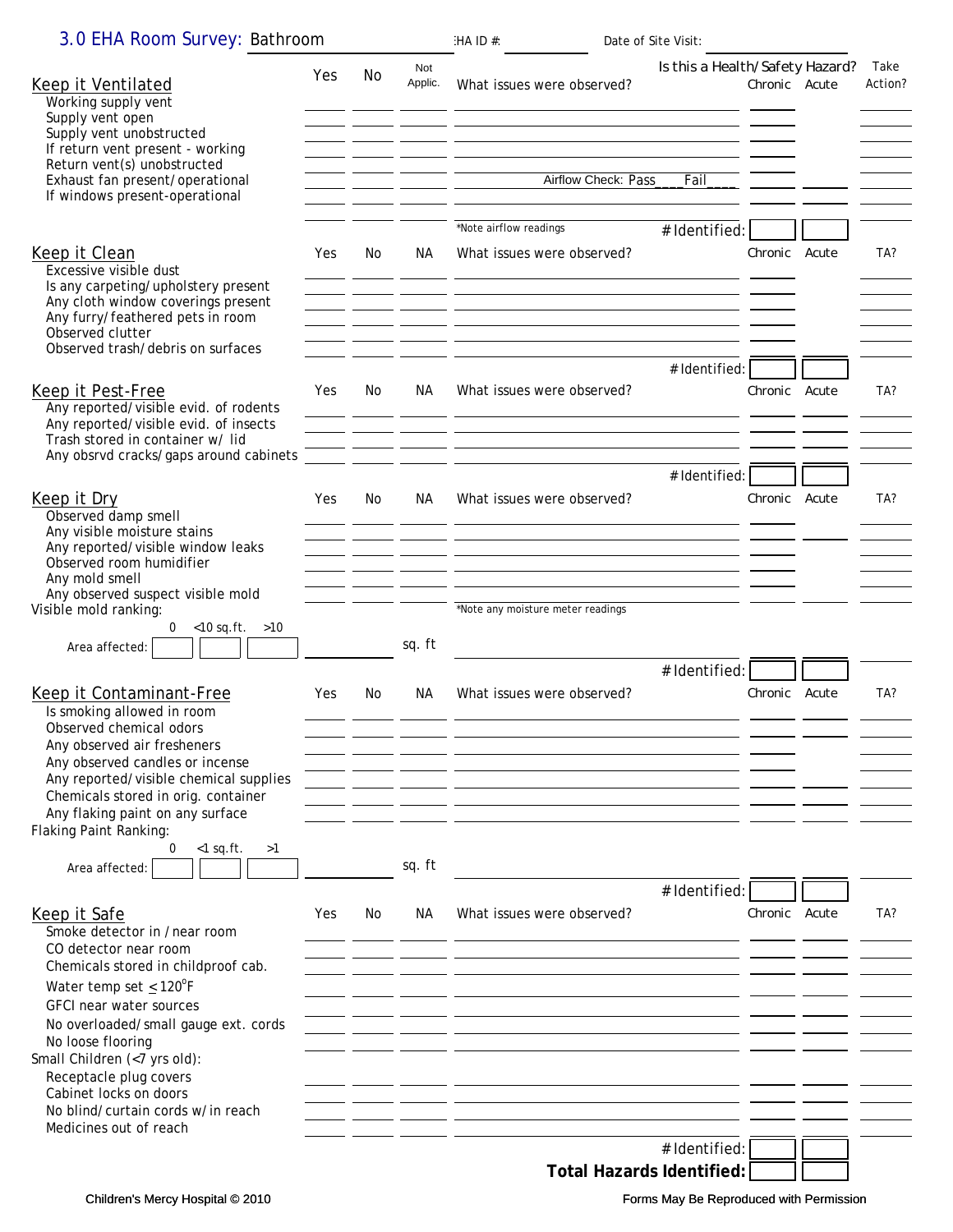Keep it Ventilated (Help Yourself to a Healthy Home Book - pg 19)

To reduce the chance of having moisture and humidity build-up, it is recommended to use an exhaust fan that is exhausted outside the home. If no fan is available, cracking a window or operating the heating or cooling system to allow fresh air into the room can help ventilate the space.

Keep it Clean (What are Asthma Triggers?)

Routinely damp dusting and keeping surfaces dry can help reduce allergens that may be present.



Keep it Pest-Free (Help Yourself to a Healthy Home Book - pg 42-45)

Placing a lid on the trash can and dumping it routinely can help keep smells down and reduce the chances of attracting pests.



Keep it Dry (Help Yourself to a Healthy Home Book - pg 19)

- Operating a bath exhaust fan can help reduce humidity and moisture, which could possibly lead to future mold growth. - Use a detergent and water solution that has a surfactant to clean moldy areas around tub, sink, or shower.



Keep it Contaminant-Free/Maintained(Help Yourself to a Healthy Home Book-pg 15,24; What are Asthma Triggers?)

Environmental tobacco smoke can be a serious health risk and especially dangerous for children with asthma or other health conditions. It is recommended to smoke outside the home.



Keep it Safe (Surgeon General's Call to Action)

Remove any medications from easy to reach areas and place together in a locked or out of reach location in the home to prevent accidental poisonings from occurring.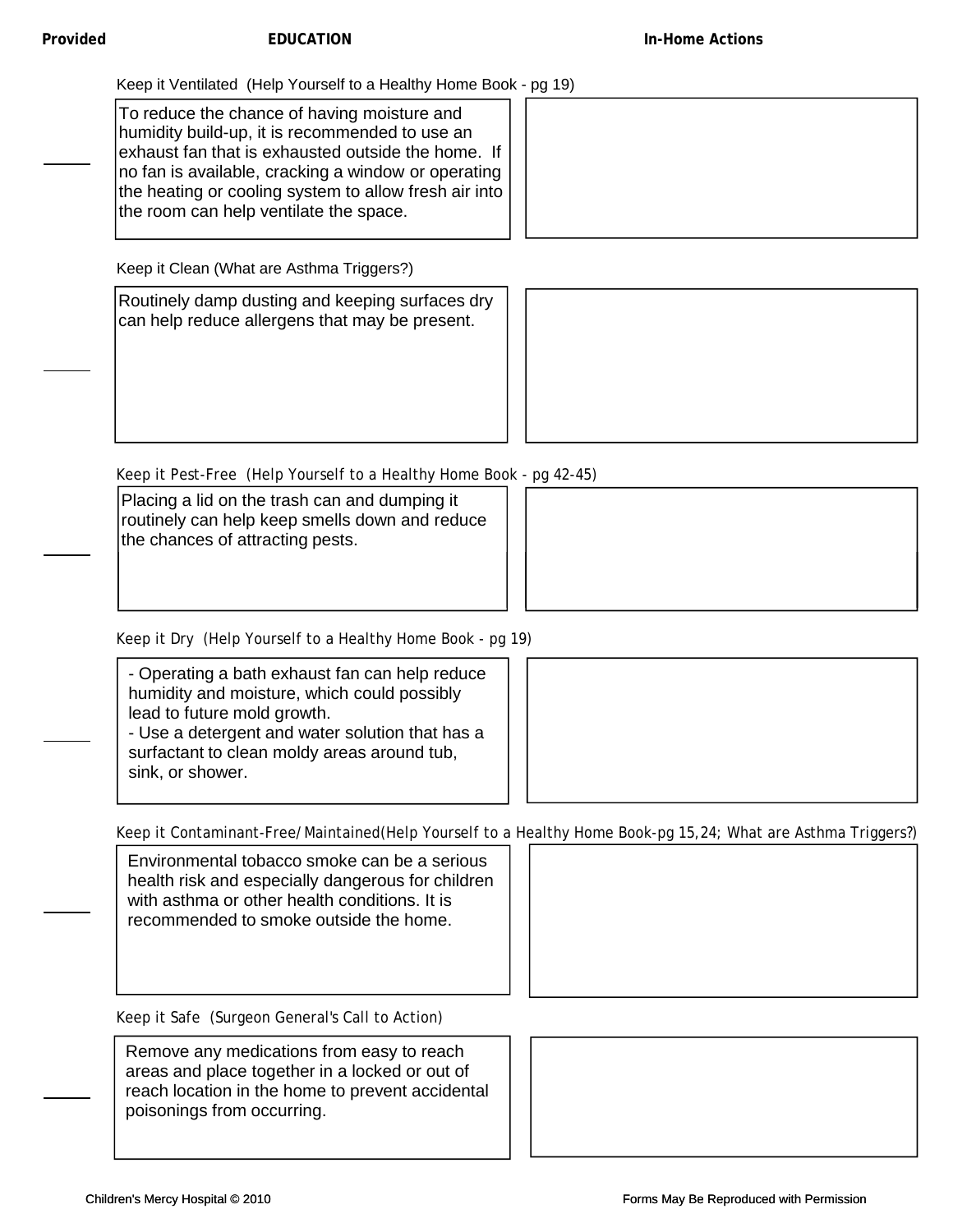| 3.0 EHA Room Survey: Basement                                                  |     |     |                                                                                                                                                                                                                                      | EHA ID $#$ :                                                                                                                                                                                                   | Date of Site Visit: |                                                  |                 |
|--------------------------------------------------------------------------------|-----|-----|--------------------------------------------------------------------------------------------------------------------------------------------------------------------------------------------------------------------------------------|----------------------------------------------------------------------------------------------------------------------------------------------------------------------------------------------------------------|---------------------|--------------------------------------------------|-----------------|
| Keep it Ventilated                                                             | Yes | No  | Not<br>Applic.                                                                                                                                                                                                                       | What issues were observed?                                                                                                                                                                                     |                     | Is this a Health/Safety Hazard?<br>Chronic Acute | Take<br>Action? |
| Working supply vent                                                            |     |     |                                                                                                                                                                                                                                      |                                                                                                                                                                                                                |                     |                                                  |                 |
| Supply vent open<br>Supply vent unobstructed                                   |     |     |                                                                                                                                                                                                                                      | <u> 1980 - Johann Stein, marwolaethau a bhann an t-</u>                                                                                                                                                        |                     |                                                  |                 |
| No return vent(s) present<br>No crawlspace open to room                        |     |     |                                                                                                                                                                                                                                      |                                                                                                                                                                                                                |                     |                                                  |                 |
| If windows present-operational                                                 |     |     |                                                                                                                                                                                                                                      | <u> 2000 - Jan James James Sandar (h. 1888).</u><br>1900 - John Stein, fransk politik (h. 1889).                                                                                                               |                     |                                                  |                 |
|                                                                                |     |     |                                                                                                                                                                                                                                      | *Note airflow readings                                                                                                                                                                                         |                     |                                                  |                 |
| Keep it Clean                                                                  | Yes | No. | NA.                                                                                                                                                                                                                                  | What issues were observed?                                                                                                                                                                                     | # Identified:       | Chronic Acute                                    | TA?             |
| Excessive visible dust                                                         |     |     |                                                                                                                                                                                                                                      |                                                                                                                                                                                                                |                     |                                                  |                 |
| Is any carpeting/upholstery present<br>Any cloth window coverings present      |     |     |                                                                                                                                                                                                                                      | <u> 2000 - Jan James James Sandar (h. 1918).</u>                                                                                                                                                               |                     |                                                  |                 |
| Any furry/feathered pets in room                                               |     |     |                                                                                                                                                                                                                                      |                                                                                                                                                                                                                |                     |                                                  |                 |
| Observed clutter<br>Observed plant pots filled with dirt                       |     |     | <u>and the company of the company of the company of the company of the company of the company of the company of the company of the company of the company of the company of the company of the company of the company of the com</u> | <u> 19 januari - Johann Johann Johann Johann Johann Johann Johann Johann Johann Johann Johann Johann Johann Johann Joh</u>                                                                                     |                     |                                                  |                 |
| Obsrvd open/unused cardboard boxes<br>Observed trash/debris on surfaces        |     |     |                                                                                                                                                                                                                                      | <u> 1950 - Jan Jan James, martin amerikan basar (j. 1918)</u>                                                                                                                                                  |                     |                                                  |                 |
|                                                                                |     |     |                                                                                                                                                                                                                                      |                                                                                                                                                                                                                | # Identified:       |                                                  |                 |
| Keep it Pest-Free                                                              | Yes | No. | NA.                                                                                                                                                                                                                                  | What issues were observed?                                                                                                                                                                                     |                     | Chronic Acute                                    | TA?             |
| Any reported/visible evid. of rodents<br>Any reported/visible evid. of insects |     |     |                                                                                                                                                                                                                                      |                                                                                                                                                                                                                |                     |                                                  |                 |
| Bulk food in containers                                                        |     |     |                                                                                                                                                                                                                                      | <u> 1980 - Antonio Alemania, presidente de la contrada de la contrada de la contrada de la contrada de la contrad</u>                                                                                          |                     |                                                  |                 |
| Trash stored in container w/ lid<br>Any obsrvd cracks/gaps around cabinets     |     |     |                                                                                                                                                                                                                                      |                                                                                                                                                                                                                |                     |                                                  |                 |
|                                                                                |     |     |                                                                                                                                                                                                                                      |                                                                                                                                                                                                                | # Identified:       |                                                  |                 |
| Keep it Dry                                                                    | Yes | No  | NА                                                                                                                                                                                                                                   | What issues were observed?                                                                                                                                                                                     |                     | Chronic Acute                                    | TA?             |
| Observed damp smell<br>Any visible moisture stains                             |     |     |                                                                                                                                                                                                                                      | <u> 1989 - Jan Jan James, politik eta idazleari eta idazlearia (h. 1918).</u>                                                                                                                                  |                     |                                                  |                 |
| Any reported/visible window leaks<br>Observed room humidifier                  |     |     |                                                                                                                                                                                                                                      |                                                                                                                                                                                                                |                     |                                                  |                 |
| Any mold smell                                                                 |     |     |                                                                                                                                                                                                                                      | <u> 1990 - Antonio Johann Alemania, martin amerikan alemaniar alemaniar (h. 1980).</u><br><u> 1950 - Jan James James, martin amerikan basar dan berasal dalam basa dalam basa dalam basa dalam basa dalam </u> |                     |                                                  |                 |
| Any observed suspect visible mold<br>Visible mold ranking:                     |     |     |                                                                                                                                                                                                                                      | *Note any moisture meter readings                                                                                                                                                                              |                     |                                                  |                 |
| 0 $<$ 10 sq.ft. $>$ 10<br>Area affected:                                       |     |     | sq. ft                                                                                                                                                                                                                               |                                                                                                                                                                                                                |                     |                                                  |                 |
|                                                                                |     |     |                                                                                                                                                                                                                                      |                                                                                                                                                                                                                | # Identified:       |                                                  |                 |
| <b>Keep it Contaminant-Free</b>                                                | Yes | No. | NA.                                                                                                                                                                                                                                  | What issues were observed?                                                                                                                                                                                     |                     | Chronic Acute                                    | TA?             |
| Is smoking allowed in room                                                     |     |     |                                                                                                                                                                                                                                      |                                                                                                                                                                                                                |                     |                                                  |                 |
| Observed chemical odors<br>Any observed air fresheners                         |     |     |                                                                                                                                                                                                                                      |                                                                                                                                                                                                                |                     |                                                  |                 |
| Any observed candles or incense<br>Any reported/visible chemical supplies      |     |     | $\sim$ $-$                                                                                                                                                                                                                           | <b>Contract Contract</b>                                                                                                                                                                                       |                     |                                                  |                 |
| Chemicals stored in orig. container                                            |     |     |                                                                                                                                                                                                                                      |                                                                                                                                                                                                                |                     |                                                  |                 |
| Any flaking paint on any surface<br>Flaking Paint Ranking:                     |     |     |                                                                                                                                                                                                                                      |                                                                                                                                                                                                                |                     |                                                  |                 |
| $<$ 1 sq.ft.<br>>1<br>0                                                        |     |     | sq. ft                                                                                                                                                                                                                               |                                                                                                                                                                                                                |                     |                                                  |                 |
| Area affected:                                                                 |     |     |                                                                                                                                                                                                                                      |                                                                                                                                                                                                                | # Identified:       |                                                  |                 |
| Safety & Injury Prevention                                                     | Yes | No. | NA.                                                                                                                                                                                                                                  | What issues were observed?                                                                                                                                                                                     |                     | Chronic Acute                                    | TA?             |
| Smoke detector in /near room                                                   |     |     |                                                                                                                                                                                                                                      |                                                                                                                                                                                                                |                     |                                                  |                 |
| CO detector near room<br>Chemicals stored in childproof cab.                   |     |     |                                                                                                                                                                                                                                      |                                                                                                                                                                                                                |                     |                                                  |                 |
| GFCI near water sources                                                        |     |     |                                                                                                                                                                                                                                      |                                                                                                                                                                                                                |                     |                                                  |                 |
| No overloaded/small gauge ext. cords<br>No loose flooring                      |     |     |                                                                                                                                                                                                                                      |                                                                                                                                                                                                                |                     |                                                  |                 |
| Handrails on stairs (>3 steps)                                                 |     |     |                                                                                                                                                                                                                                      |                                                                                                                                                                                                                |                     |                                                  |                 |
| Adequate stair lighting<br>Small Children (<7 yrs old):                        |     |     |                                                                                                                                                                                                                                      |                                                                                                                                                                                                                |                     |                                                  |                 |
| Receptacle plug covers                                                         |     |     |                                                                                                                                                                                                                                      |                                                                                                                                                                                                                |                     |                                                  |                 |
| Cabinet locks on doors                                                         |     |     |                                                                                                                                                                                                                                      |                                                                                                                                                                                                                | # Identified:       |                                                  |                 |
|                                                                                |     |     |                                                                                                                                                                                                                                      |                                                                                                                                                                                                                |                     |                                                  |                 |
|                                                                                |     |     |                                                                                                                                                                                                                                      | <b>Total Hazards Identified:</b>                                                                                                                                                                               |                     |                                                  |                 |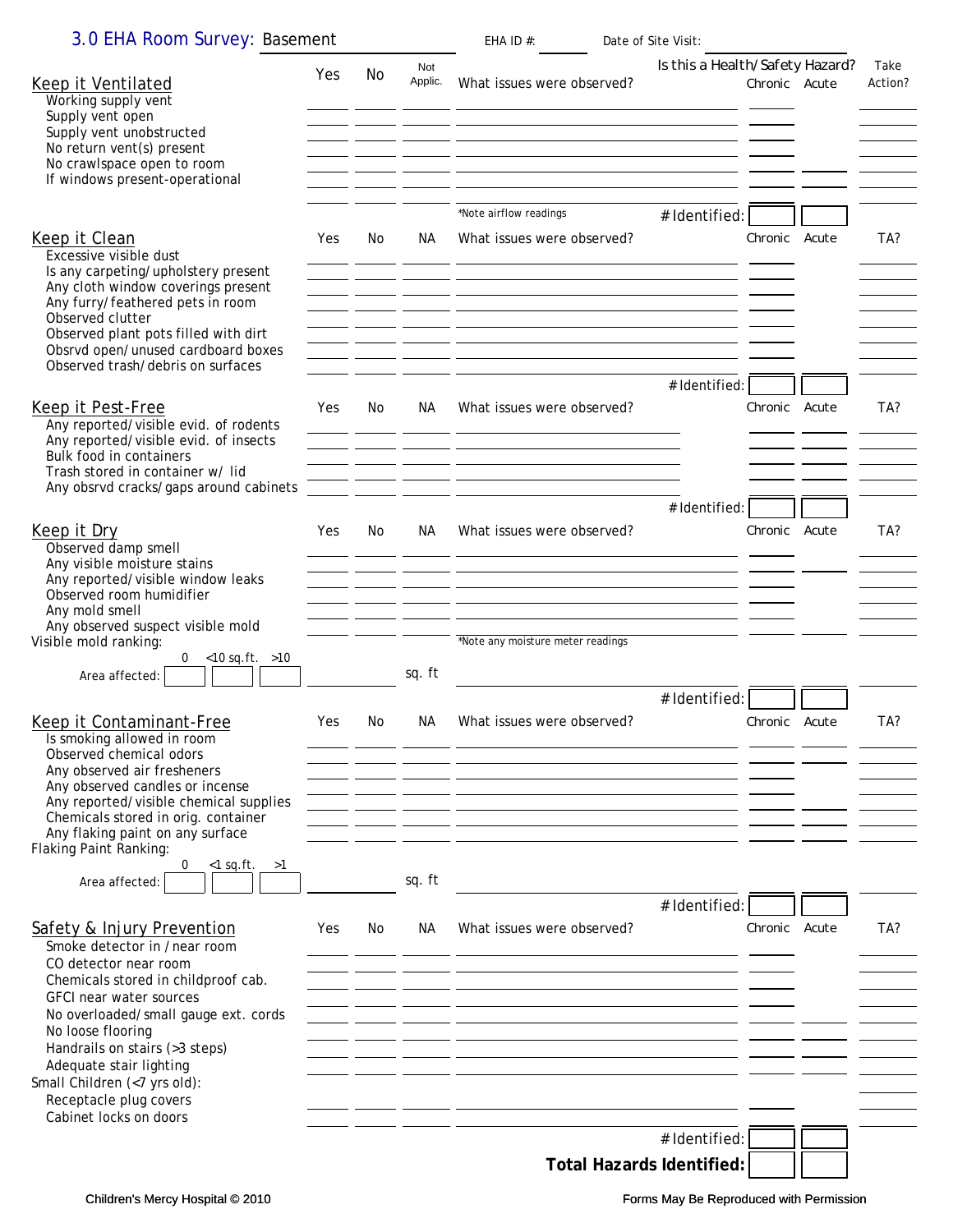- If air vents are present, keep open and unobstructed to allow fresh air to enter the room. - Close off any openings or gaps around basement walls or crawl space(s) that may be present to help reduce air infiltration.

Keep it Clean (Help Yourself to a Healthy Home Book - pg 11-16)

- Reduce the amount of cardboard boxes in basements since they can hold dust, contribute to clutter, and can allow a great place for pests to hide and nest.

- Basements can often times be damp. Reducing the amount of upholstered items can help keep allergens from being present in these items.



Keep it Pest-Free (Rodent Proofing your Home - Kansas City Housing Authority)

- If pests are seen in the basement, perform integrated pest management to holistically and safely address the issue by practicing a nontoxic approach by using sticky traps or snap traps where necessary, closing up gaps or cracks around plumbing/electrical chases and any visible gaps to the outside.



Keep it Dry (Help Yourself to a Healthy Home Book - pg 19; What are Asthma Triggers?)

- Installing a dehumidifier can help keep basements dry by reducing the humidity. - If cracks are present on walls or floor, it is recommended to use an appropriate water sealant on those concrete areas where necessary.

Keep it Contaminant-Free/Maintained (Help Yourself to a Healthy Home Book - pg 8-9, 42-45)

- Avoid using pesticides anywhere in the home due to the hazardous chemicals from which they are made and the exposure potential to young children and animals. - Testing for radon can provide an idea of what level may be present in the home. Radon is a health risk. Closing up gaps and cracks is a start to helping reducing those levels.



Keep it Safe (Help Yourself to a Healthy Home Book - pg 48-54)

Installing a light and working handrails on stairways can allow easy access in and out of the basement, which can help reduce safe issues related to trips and falls.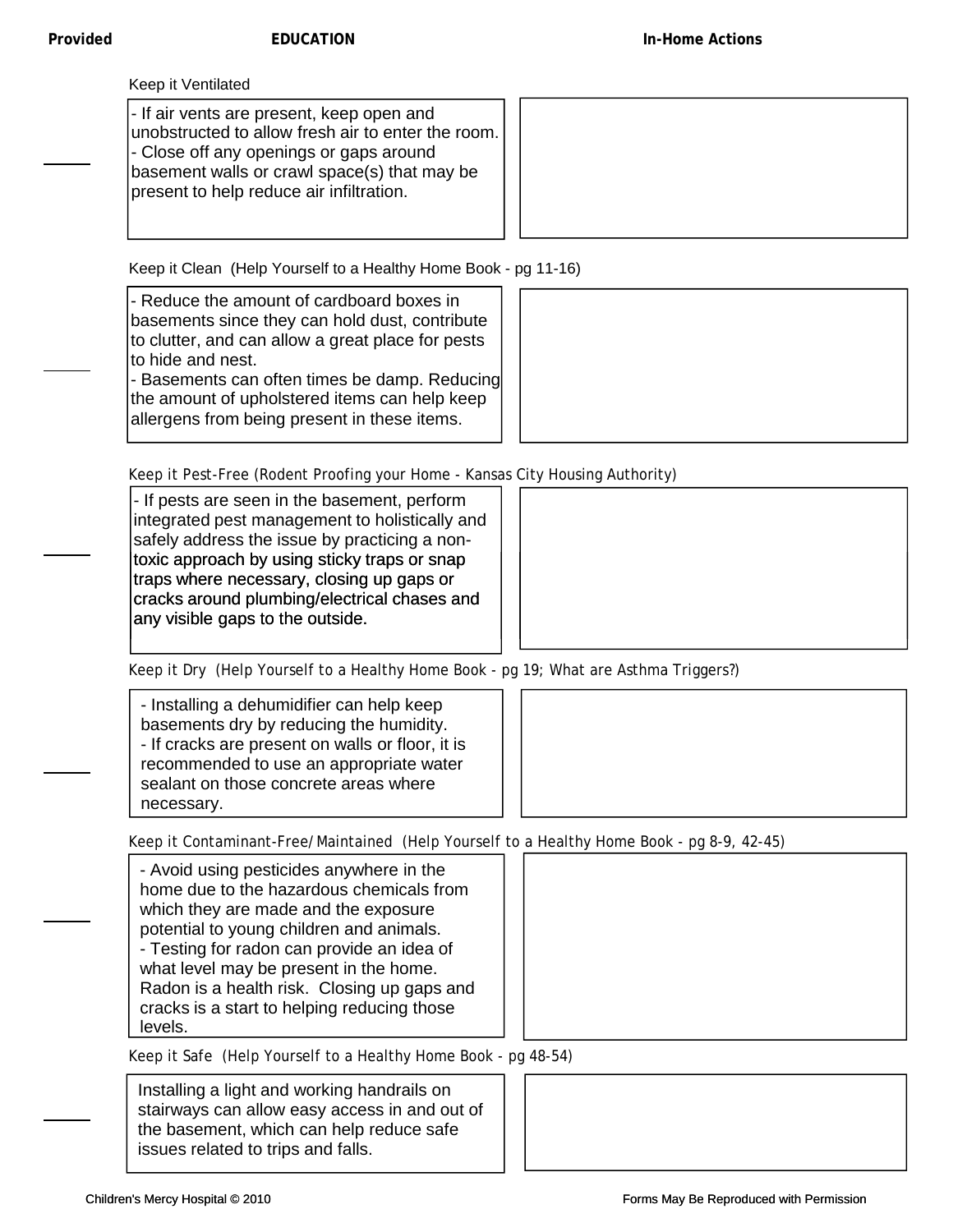### 3.0 House/Floor/Room Plan Drawings EHA ID #: Date: